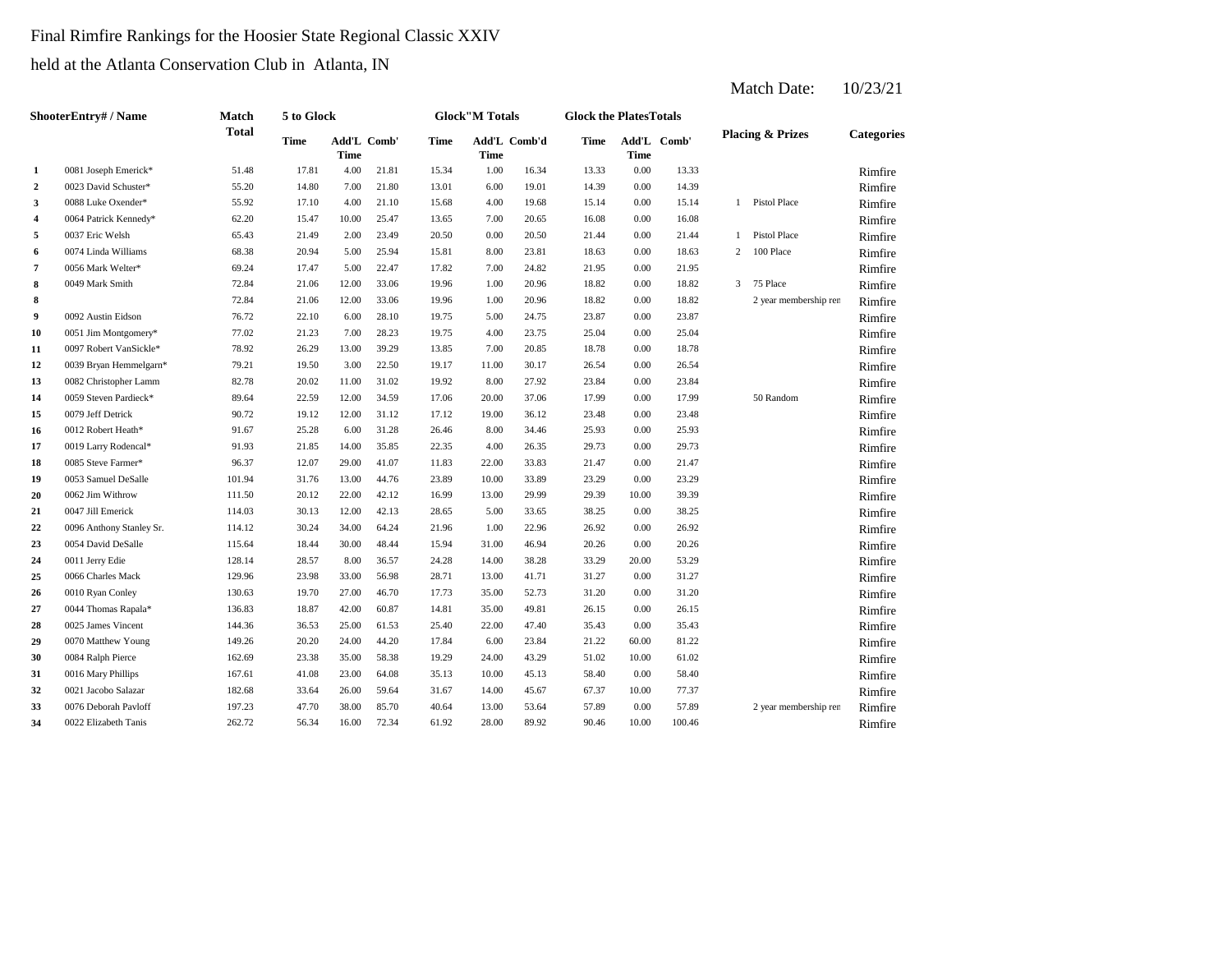|    | <b>ShooterEntry#/Name</b> | Match        | 5 to Glock  |             |        |       | <b>Glock''M Totals</b> |        | <b>Glock the Plates Totals</b> |       |        |                             |            |
|----|---------------------------|--------------|-------------|-------------|--------|-------|------------------------|--------|--------------------------------|-------|--------|-----------------------------|------------|
|    |                           | <b>Total</b> | <b>Time</b> | Add'L Comb' |        | Time  | Add'L Comb'd           |        | Time                           | Add'L | Comb'  | <b>Placing &amp; Prizes</b> | Categories |
|    |                           |              |             | Time        |        |       | <b>Time</b>            |        |                                | Time  |        |                             |            |
| 35 | 0015 Jennifer Nesbitt     | 339.71       | 39.04       | 24.00       | 63.04  | 34.56 | 104.00                 | 138.56 | 58.11                          | 80.00 | 138.11 |                             | Rimfire    |
| 36 | 0026 Ethan Vincent        | 361.89       | 52.45       | 63.00       | 115.45 | 34.75 | 49.00                  | 83.75  | 82.69                          | 80.00 | 162.69 |                             | Rimfire    |
| 37 | 0040 Tina Hemmelgarn      | 362.59       | 25.62       | 80.00       | 105.62 | 49.60 | 84.00                  | 133.60 | 73.37                          | 50.00 | 123.37 |                             | Rimfire    |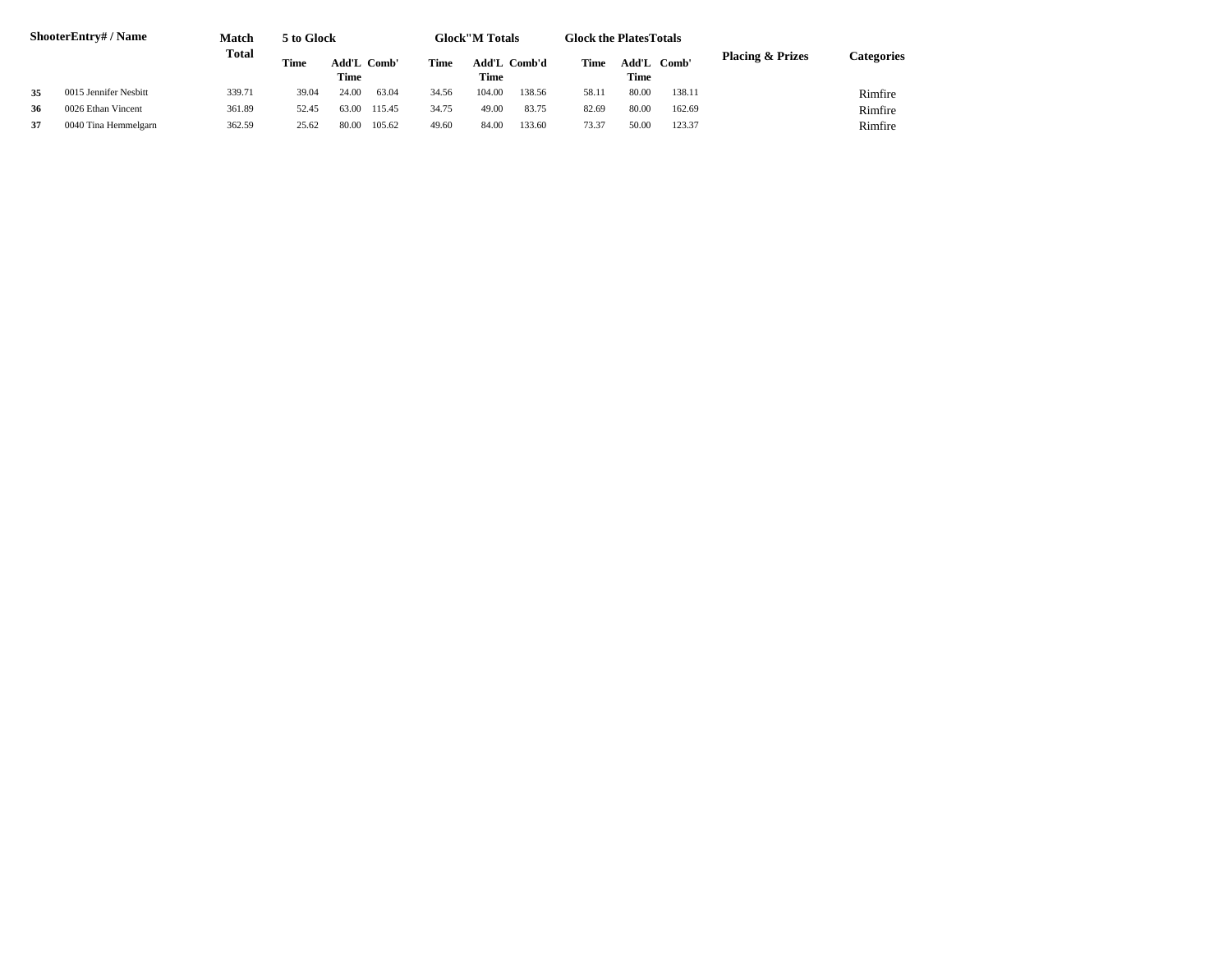# Final GLOCK Girl Rankings for the Hoosier State Regional Classic XXIV

held at the Atlanta Conservation Club in Atlanta, IN

|                | <b>ShooterEntry#/Name</b> | <b>Match</b> | 5 to Glock |                                   |        |             | <b>Glock</b> "M Totals |              | <b>Glock the Plates Totals</b> |                                  |        |   |                             |
|----------------|---------------------------|--------------|------------|-----------------------------------|--------|-------------|------------------------|--------------|--------------------------------|----------------------------------|--------|---|-----------------------------|
|                |                           | <b>Total</b> | Time       | <b>Add'L Comb'</b><br><b>Time</b> |        | <b>Time</b> | Time                   | Add'L Comb'd | <b>Time</b>                    | $\mathbf{Add}\mathbf{L}$<br>Time | Comb'  |   | <b>Placing &amp; Prizes</b> |
| 1              | 0005 Danielle Evans*      | 67.36        | 20.99      | 8.00                              | 28.99  | 18.87       | 5.00                   | 23.87        | 14.50                          | 0.00                             | 14.50  |   | 100 Place                   |
| $\overline{2}$ | 0075 Linda Williams       | 81.89        | 22.58      | 13.00                             | 35.58  | 19.63       | 6.00                   | 25.63        | 20.68                          | 0.00                             | 20.68  |   | 100 Place                   |
| 3              | 0048 Jill Emerick         | 118.09       | 41.90      | 15.00                             | 56.90  | 29.92       | 3.00                   | 32.92        | 28.27                          | 0.00                             | 28.27  |   | 50 Place                    |
| 4              | 0018 Mary Phillips        | 150.05       | 47.38      | 10.00                             | 57.38  | 40.09       | 4.00                   | 44.09        | 48.58                          | 0.00                             | 48.58  | 3 | Knife Place                 |
| 5              | 0002 Kathy Obrecht        | 179.31       | 34.90      | 29.00                             | 63.90  | 36.92       | 24.00                  | 60.92        | 54.49                          | 0.00                             | 54.49  |   |                             |
| 6              | 0006 Cindy Robison        | 179.56       | 30.28      | 15.00                             | 45.28  | 38.30       | 59.00                  | 97.30        | 36.98                          | 0.00                             | 36.98  |   |                             |
| $\overline{7}$ | 0078 Angela Teasley       | 273.86       | 31.24      | 45.00                             | 76.24  | 30.93       | 18.00                  | 48.93        | 58.69                          | 90.00                            | 148.69 |   |                             |
| 8              | 0083 Brooke McDonald      | 472.91       | 64.83      | 72.00                             | 136.83 | 48.93       | 67.00                  | 115.93       | 110.15                         | 110.00                           | 220.15 |   |                             |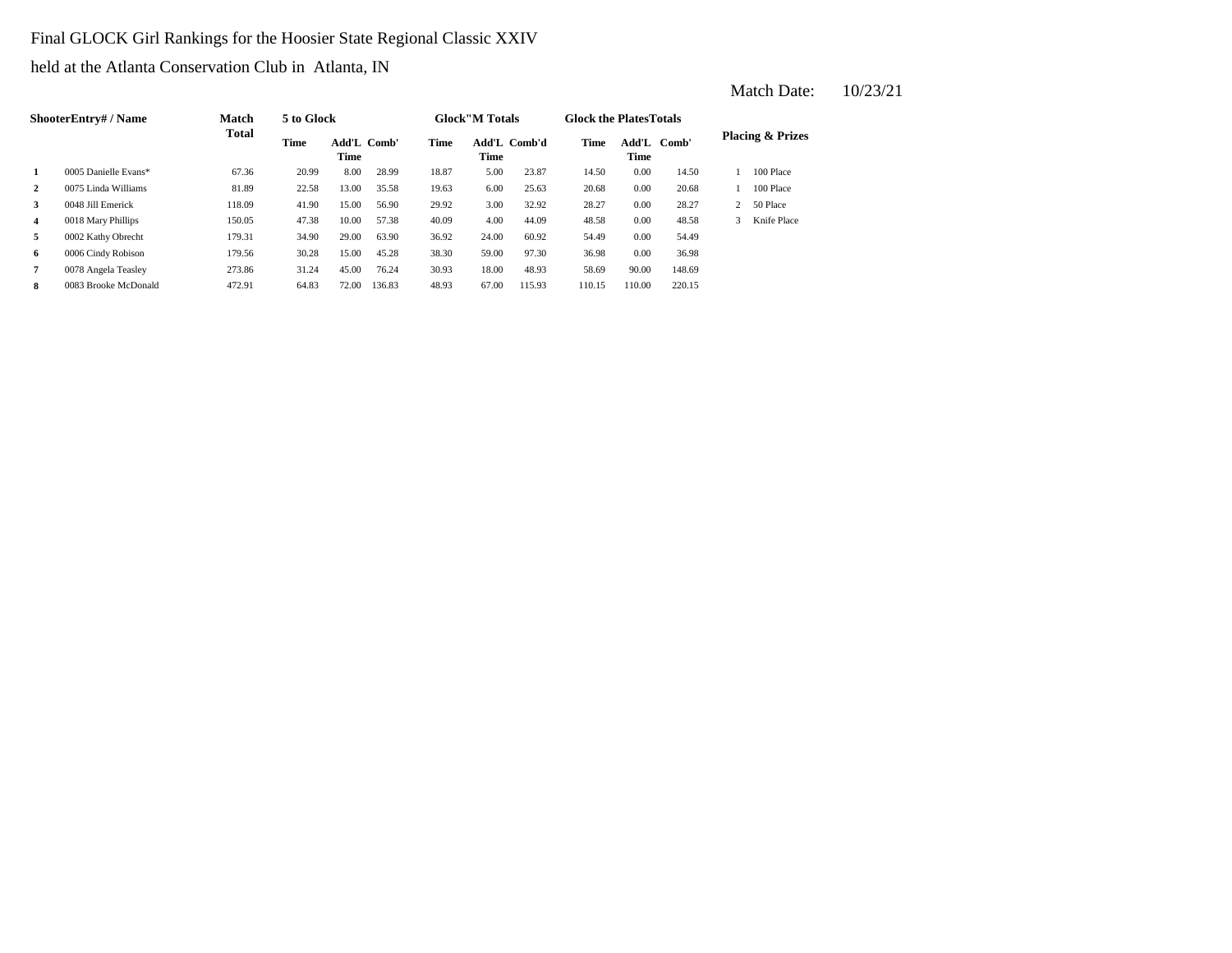## Final Pocket GLOCK Rankings for the Hoosier State Regional Classic XXIV

held at the Atlanta Conservation Club in Atlanta, IN

|                         | <b>ShooterEntry#/Name</b> | <b>Match</b> | 5 to Glock  |                            |       |             | <b>Glock</b> "M Totals |              | <b>Glock the PlatesTotals</b> |             |             |                             |
|-------------------------|---------------------------|--------------|-------------|----------------------------|-------|-------------|------------------------|--------------|-------------------------------|-------------|-------------|-----------------------------|
|                         |                           | <b>Total</b> | <b>Time</b> | Add'L Comb'<br><b>Time</b> |       | <b>Time</b> | <b>Time</b>            | Add'L Comb'd | <b>Time</b>                   | <b>Time</b> | Add'L Comb' | <b>Placing &amp; Prizes</b> |
| 1                       | 0072 Brandon Jackson*     | 38.06        | 10.82       | 4.00                       | 14.82 | 9.39        | 1.00                   | 10.39        | 12.85                         | 0.00        | 12.85       | Pistol Place                |
| $\overline{2}$          | 0024 David Schuster*      | 39.98        | 9.91        | 0.00                       | 9.91  | 10.78       | 2.00                   | 12.78        | 17.29                         | 0.00        | 17.29       |                             |
| 3                       | 0069 Joey Dicicco*        | 43.84        | 11.81       | 5.00                       | 16.81 | 10.26       | 1.00                   | 11.26        | 15.77                         | 0.00        | 15.77       |                             |
| $\overline{\mathbf{4}}$ | 0052 Jim Montgomery*      | 57.10        | 12.41       | 8.00                       | 20.41 | 12.58       | 2.00                   | 14.58        | 22.11                         | 0.00        | 22.11       |                             |
| 5                       | 0057 Mark Welter*         | 60.53        | 15.11       | 4.00                       | 19.11 | 16.94       | 1.00                   | 17.94        | 23.48                         | 0.00        | 23.48       |                             |
| 6                       | 0089 Luke Oxender*        | 67.31        | 12.02       | 8.00                       | 20.02 | 11.61       | 14.00                  | 25.61        | 21.68                         | 0.00        | 21.68       |                             |
| 7                       | 0065 Patrick Kennedy*     | 74.17        | 11.81       | 4.00                       | 15.81 | 14.11       | 4.00                   | 18.11        | 20.25                         | 20.00       | 40.25       |                             |
| 8                       | 0034 Dave Neer            | 78.52        | 15.27       | 6.00                       | 21.27 | 16.30       | 1.00                   | 17.30        | 29.95                         | 10.00       | 39.95       | 100 Place                   |
| 9                       | 0045 Jeff Detrick         | 81.52        | 13.36       | 4.00                       | 17.36 | 12.72       | 2.00                   | 14.72        | 29.44                         | 20.00       | 49.44       | 50 Place<br>2               |
| 10                      | 0060 Steven Pardieck*     | 94.37        | 15.81       | 5.00                       | 20.81 | 14.04       | 7.00                   | 21.04        | 32.52                         | 20.00       | 52.52       |                             |
| 11                      | 0086 Steve Farmer*        | 95.95        | 8.83        | 13.00                      | 21.83 | 10.02       | 5.00                   | 15.02        | 19.10                         | 40.00       | 59.10       |                             |
| 12                      | 0001 Kathy Obrecht        | 107.59       | 25.96       | 0.00                       | 25.96 | 23.60       | 2.00                   | 25.60        | 46.03                         | 10.00       | 56.03       | Knife Place<br>3            |
| 13                      | 0013 Robert Heath*        | 107.75       | 17.87       | 8.00                       | 25.87 | 17.49       | 1.00                   | 18.49        | 33.39                         | 30.00       | 63.39       |                             |
| 14                      | 0017 Mary Phillips        | 117.68       | 32.32       | 1.00                       | 33.32 | 28.02       | 6.00                   | 34.02        | 50.34                         | 0.00        | 50.34       |                             |
| 15                      | 0043 Lisa Welsh           | 132.99       | 19.99       | 17.00                      | 36.99 | 18.84       | 6.00                   | 24.84        | 61.16                         | 10.00       | 71.16       |                             |
| 16                      | 0038 James Shaver         | 137.84       | 17.01       | 13.00                      | 30.01 | 17.02       | 4.00                   | 21.02        | 36.81                         | 50.00       | 86.81       |                             |
| 17                      | 0067 Charles Mack         | 142.94       | 17.88       | 18.00                      | 35.88 | 16.81       | 10.00                  | 26.81        | 30.25                         | 50.00       | 80.25       | 50 Random                   |
| 18                      | 0020 Larry Rodencal*      | 155.09       | 16.96       | 7.00                       | 23.96 | 16.05       | 11.00                  | 27.05        | 34.08                         | 70.00       | 104.08      |                             |
| 19                      | 0003 Dahua Jin            | 155.62       | 19.37       | 11.00                      | 30.37 | 20.16       | 11.00                  | 31.16        | 34.09                         | 60.00       | 94.09       |                             |
| 20                      | 0035 Michael Survant      | 183.25       | 21.55       | 13.00                      | 34.55 | 24.96       | 3.00                   | 27.96        | 40.74                         | 80.00       | 120.74      |                             |

42.11  $50.77$  150.00 200.77

**21** 0042 Brent McClain 194.26 19.61 8.00 27.61 22.54 27.00 49.54 47.11 70.00 117.11

23 0036 Ken Steppe 408.89 25.06 23.00 48.06 43.15 45.00 88.15 82.68 190.00 272.68

**22** 0093 Andrew Sellers 303.72 14.84 46.00 60.84 13.11 29.00 42.11 50.77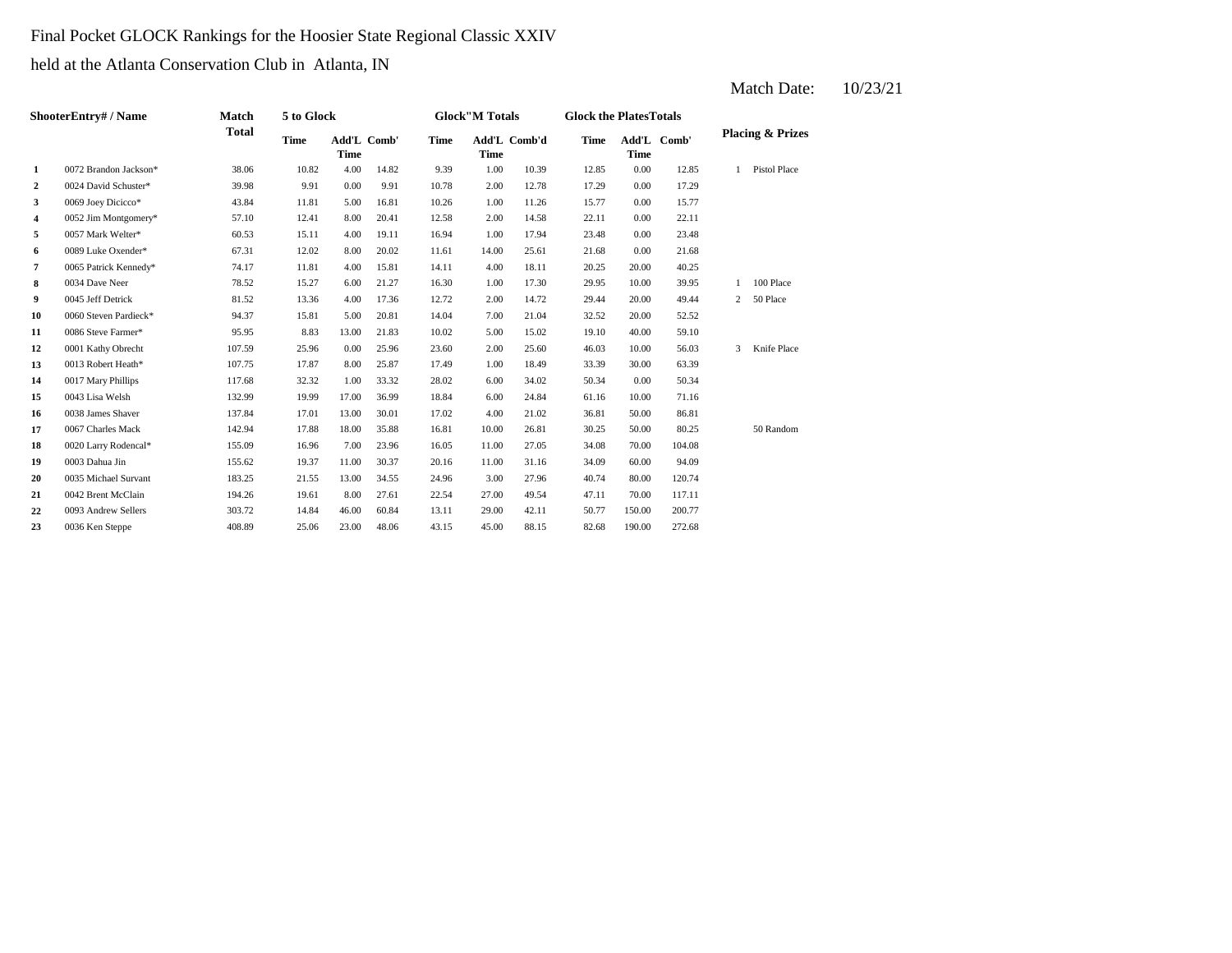## Final MOS Rankings for the Hoosier State Regional Classic XXIV

held at the Atlanta Conservation Club in Atlanta, IN

| <b>ShooterEntry#/Name</b> | Match                 | 5 to Glock   |             |                            |       | <b>Glock</b> "M Totals |             | <b>Glock the PlatesTotals</b> |             |             |             |                |                             |
|---------------------------|-----------------------|--------------|-------------|----------------------------|-------|------------------------|-------------|-------------------------------|-------------|-------------|-------------|----------------|-----------------------------|
|                           |                       | <b>Total</b> | <b>Time</b> | Add'L Comb'<br><b>Time</b> |       | <b>Time</b>            | <b>Time</b> | Add'L Comb'd                  | <b>Time</b> | <b>Time</b> | Add'L Comb' |                | <b>Placing &amp; Prizes</b> |
| 1                         | 0073 Brandon Jackson* | 46.33        | 14.04       | 3.00                       | 17.04 | 13.10                  | 2.00        | 15.10                         | 14.19       | 0.00        | 14.19       | $\mathbf{1}$   | 100 Place                   |
| $\mathbf{2}$              | 0090 Luke Oxender*    | 52.36        | 17.11       | 5.00                       | 22.11 | 15.05                  | 2.00        | 17.05                         | 13.20       | 0.00        | 13.20       |                |                             |
| 3                         | 0004 Vincent Corvari  | 59.15        | 19.02       | 2.00                       | 21.02 | 19.70                  | 0.00        | 19.70                         | 18.43       | 0.00        | 18.43       |                | Pistol Place                |
| 4                         | 0061 Steven Pardieck* | 62.45        | 20.31       | 3.00                       | 23.31 | 17.00                  | 6.00        | 23.00                         | 16.14       | 0.00        | 16.14       |                |                             |
| 5                         | 0050 Mark Smith       | 62.49        | 21.35       | 2.00                       | 23.35 | 20.81                  | 4.00        | 24.81                         | 14.33       | 0.00        | 14.33       | $\overline{2}$ | 75 Place                    |
| 6                         | 0046 Jeff Detrick     | 65.40        | 21.12       | 5.00                       | 26.12 | 17.22                  | 5.00        | 22.22                         | 17.06       | 0.00        | 17.06       | $\mathbf{3}$   | 50 Place                    |
| 7                         | 0063 Jim Withrow      | 67.08        | 19.21       | 7.00                       | 26.21 | 18.00                  | 4.00        | 22.00                         | 18.87       | 0.00        | 18.87       |                |                             |
| 8                         | 0055 David DeSalle    | 67.33        | 21.08       | 3.00                       | 24.08 | 18.08                  | 7.00        | 25.08                         | 18.17       | 0.00        | 18.17       |                |                             |
| 9                         | 0080 Josh Witten      | 68.43        | 23.16       | 3.00                       | 26.16 | 19.01                  | 1.00        | 20.01                         | 22.26       | 0.00        | 22.26       |                |                             |
| 10                        | 0087 Steve Farmer*    | 72.92        | 13.03       | 18.00                      | 31.03 | 11.65                  | 11.00       | 22.65                         | 19.24       | 0.00        | 19.24       |                |                             |
| 11                        | 0058 James Maynard    | 72.92        | 20.83       | 12.00                      | 32.83 | 19.15                  | 3.00        | 22.15                         | 17.94       | 0.00        | 17.94       |                |                             |
| 12                        | 0014 Robert Heath*    | 77.38        | 24.51       | 9.00                       | 33.51 | 21.60                  | 4.00        | 25.60                         | 18.27       | 0.00        | 18.27       |                |                             |
| 13                        | 0071 Matthew Young    | 79.35        | 21.54       | 14.00                      | 35.54 | 17.82                  | 10.00       | 27.82                         | 15.99       | 0.00        | 15.99       |                |                             |
| 14                        | 0094 Scott Pass       | 83.16        | 23.21       | 6.00                       | 29.21 | 19.38                  | 8.00        | 27.38                         | 26.57       | 0.00        | 26.57       |                |                             |
| 15                        | 0095 Robert Digman    | 93.25        | 31.20       | 15.00                      | 46.20 | 23.13                  | 5.00        | 28.13                         | 18.92       | 0.00        | 18.92       |                |                             |
| 16                        | 0091 Ray Gordon Jr.   | 97.26        | 36.69       | 0.00                       | 36.69 | 32.35                  | 0.00        | 32.35                         | 28.22       | 0.00        | 28.22       |                |                             |
| 17                        | 0068 David Spencer    | 102.75       | 24.12       | 30.00                      | 54.12 | 19.63                  | 6.00        | 25.63                         | 23.00       | 0.00        | 23.00       |                |                             |
| 18                        | 0008 Jon Robison      | 108.25       | 22.11       | 16.00                      | 38.11 | 20.81                  | 21.00       | 41.81                         | 28.33       | 0.00        | 28.33       |                |                             |
| 19                        | 0077 Mark Shockney    | 115.04       | 33.41       | 12.00                      | 45.41 | 30.76                  | 3.00        | 33.76                         | 35.87       | 0.00        | 35.87       |                |                             |
| 20                        | 0041 Michael Murphy   | 120.66       | 23.96       | 30.00                      | 53.96 | 23.35                  | 17.00       | 40.35                         | 26.35       | 0.00        | 26.35       |                |                             |
| 21                        | 0009 Richard Arehart  | 140.38       | 45.71       | 10.00                      | 55.71 | 36.17                  | 11.00       | 47.17                         | 37.50       | 0.00        | 37.50       |                |                             |
| 22                        | 0033 Ralph Bennett    | 164.93       | 32.98       | 35.00                      | 67.98 | 37.92                  | 9.00        | 46.92                         | 40.03       | 10.00       | 50.03       |                | <b>Pistol Random</b>        |
| 23                        | 0007 Cindy Robison    | 257.03       | 35.27       | 48.00                      | 83.27 | 37.23                  | 28.00       | 65.23                         | 48.53       | 60.00       | 108.53      |                | 50 Random                   |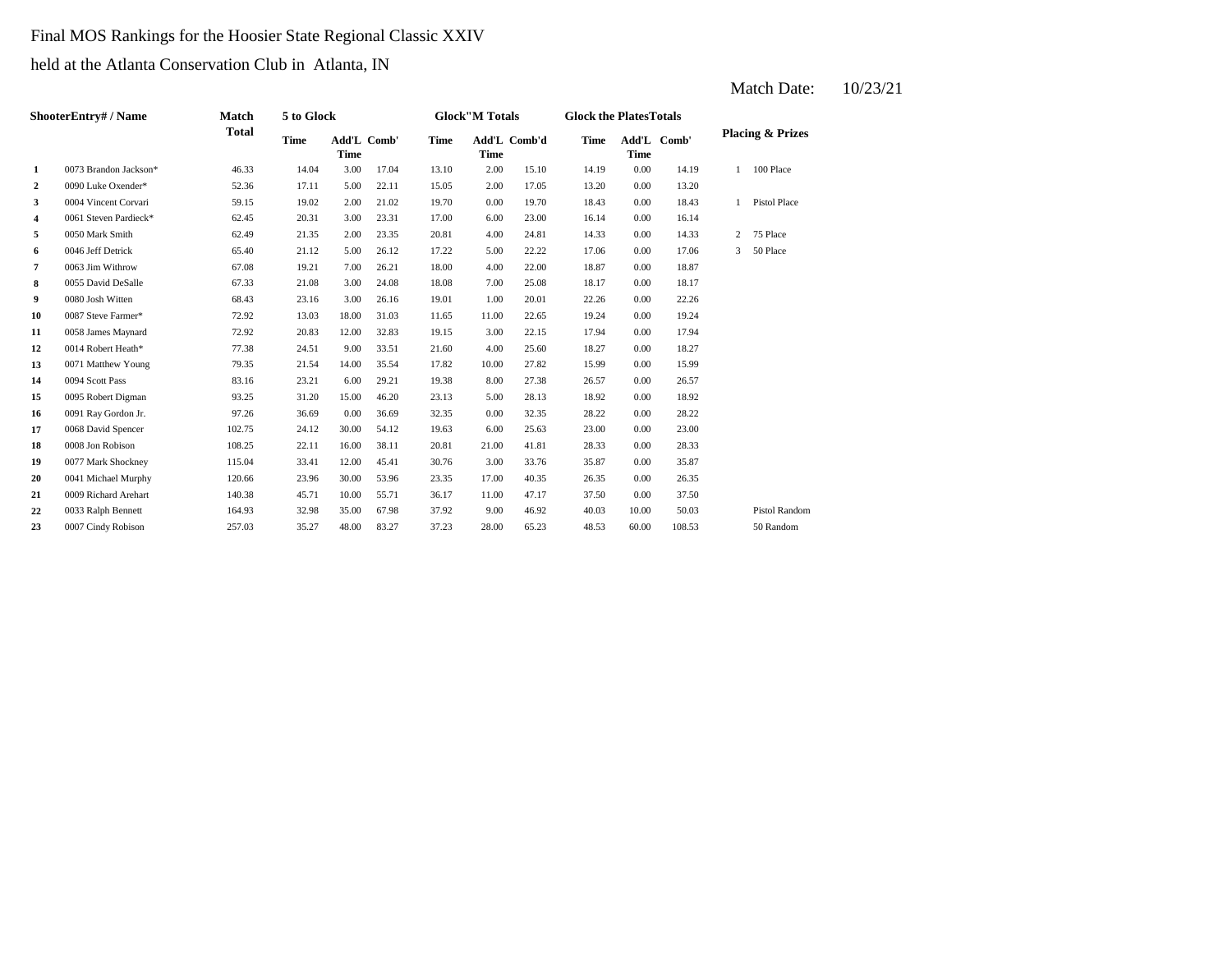Match Date:

**The following scores have not been included in the above results due to administrative issues or scoring errors Please call the GSSF office (770) 437-4718 as soon as possible for further clarification. Thank you.**

**Shooters who did not finish the match...**

**Shooters who did not show**

1 0032 Michael Staublin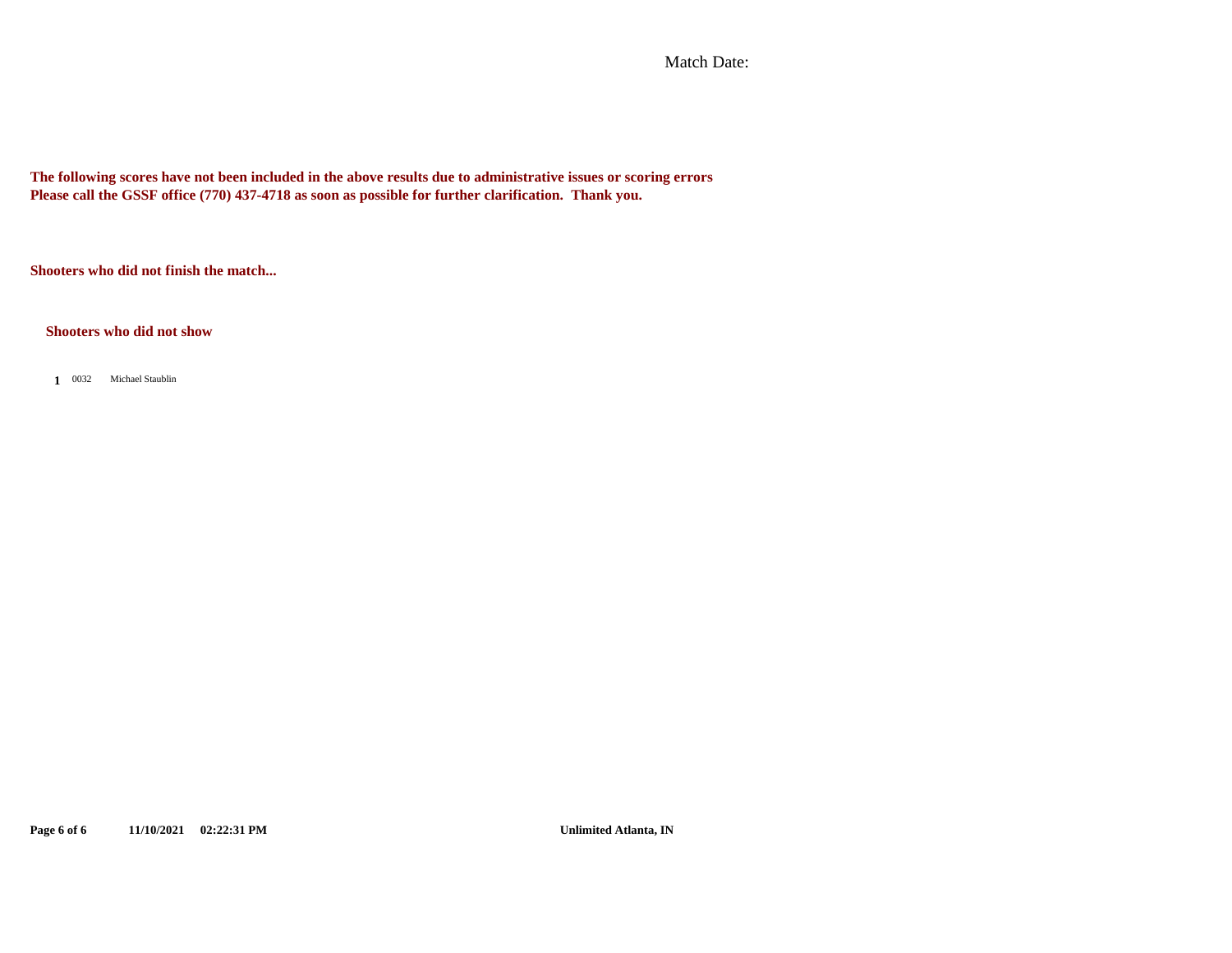### Final Civilian Rankings for the Hoosier State Regional Classic XXIV

|                         | ShooterEntry# / Name    | Match        | 5 to Glock Totals |             |              |       | <b>Glock"M Totals</b> |              | <b>Glock the PlatesTotals</b> |             |              |                |                             |                            |
|-------------------------|-------------------------|--------------|-------------------|-------------|--------------|-------|-----------------------|--------------|-------------------------------|-------------|--------------|----------------|-----------------------------|----------------------------|
|                         |                         | <b>Total</b> | <b>Time</b>       | <b>Time</b> | Add'L Comb'd | Time  | <b>Time</b>           | Add'L Comb'd | Time                          | <b>Time</b> | Add'L Comb'd |                | <b>Placing &amp; Prizes</b> | <b>Categories</b>          |
| 1                       | 0031 John Renner        | 56.72        | 19.62             | 3.00        | 22.62        | 17.59 | 1.00                  | 18.59        | 15.51                         | 0.00        | 15.51        |                | 1 Pistol Place              |                            |
| 2                       | 0134 Joshua James       | 58.71        | 17.83             | 2.00        | 19.83        | 19.42 | 2.00                  | 21.42        | 17.46                         | $0.00\,$    | 17.46        | $\overline{2}$ | 100 Place                   | Challenged                 |
| $\overline{2}$          |                         | 58.71        | 17.83             | 2.00        | 19.83        | 19.42 | 2.00                  | 21.42        | 17.46                         | 0.00        | 17.46        |                | 75 Challenged               | Challenged                 |
| 3                       | 0103 Mark Smith         | 74.75        | 24.09             | 0.00        | 24.09        | 22.26 | 7.00                  | 29.26        | 21.40                         | 0.00        | 21.40        | $\overline{3}$ | 75 Place                    | Super Senior               |
| $\overline{\mathbf{3}}$ |                         | 74.75        | 24.09             | 0.00        | 24.09        | 22.26 | 7.00                  | 29.26        | 21.40                         | 0.00        | 21.40        |                | 75 Super Senior             | Super Senior               |
| $\overline{4}$          | 0096 Jeff Detrick       | 75.58        | 19.38             | 14.00       | 33.38        | 18.27 | 4.00                  | 22.27        | 19.93                         | $0.00\,$    | 19.93        |                |                             |                            |
| 5                       | 0007 Vincent Corvari    | 76.50        | 23.30             | 4.00        | 27.30        | 20.49 | 10.00                 | 30.49        | 18.71                         | 0.00        | 18.71        |                | 75 Senior                   | Senior                     |
| -6                      | 0167 Mike Dollinger     | 79.33        | 23.61             | 6.00        | 29.61        | 20.41 | 6.00                  | 26.41        | 23.31                         | 0.00        | 23.31        |                |                             | Senior                     |
| 7                       | 0064 Dave Neer          | 85.69        | 23.48             | 13.00       | 36.48        | 17.79 | 7.00                  | 24.79        | 24.42                         | 0.00        | 24.42        |                |                             |                            |
| 8                       | 0087 Eric Welsh         | 90.49        | 26.80             | 12.00       | 38.80        | 22.14 | 10.00                 | 32.14        | 19.55                         | 0.00        | 19.55        |                |                             | Senior                     |
| - 9                     | 0159 Robert Lee         | 92.34        | 24.64             | 11.00       | 35.64        | 20.09 | 13.00                 | 33.09        | 23.61                         | 0.00        | 23.61        |                |                             |                            |
| 10                      | 0150 Matthew Young      | 99.94        | 19.10             | 27.00       | 46.10        | 24.02 | 7.00                  | 31.02        | 22.82                         | 0.00        | 22.82        |                |                             |                            |
| 11                      | 0118 Brad Kirkwood      | 102.65       | 19.77             | 27.00       | 46.77        | 20.82 | 8.00                  | 28.82        | 27.06                         | $0.00\,$    | 27.06        |                |                             | Senior                     |
| 12                      | 0189 Robert Digman      | 105.89       | 27.56             | 11.00       | 38.56        | 24.75 | 17.00                 | 41.75        | 25.58                         | 0.00        | 25.58        |                |                             |                            |
| 13                      | 0191 Benjamin Beyler    | 106.39       | 26.52             | 10.00       | 36.52        | 21.10 | 29.00                 | 50.10        | 19.77                         | 0.00        | 19.77        |                |                             |                            |
| 14                      | 0137 Jim Withrow        | 106.43       | 23.07             | 19.00       | 42.07        | 19.08 | 24.00                 | 43.08        | 21.28                         | $0.00\,$    | 21.28        |                |                             |                            |
| 15                      | 0152 Josh Witten        | 109.61       | 20.54             | 35.00       | 55.54        | 16.41 | 10.00                 | 26.41        | 27.66                         | 0.00        | 27.66        |                | 50 Random                   |                            |
| 16                      | 0003 Dahua Jin          | 113.16       | 33.23             | 10.00       | 43.23        | 26.72 | 7.00                  | 33.72        | 36.21                         | 0.00        | 36.21        |                | 50 Random                   | Challenged                 |
| 17                      | 0093 Steven Nelson      | 118.55       | 20.64             | 35.00       | 55.64        | 24.42 | 15.00                 | 39.42        | 23.49                         | 0.00        | 23.49        |                |                             | Senior                     |
| 18                      | 0072 Paul Roach         | 120.10       | 25.32             | 18.00       | 43.32        | 23.42 | 8.00                  | 31.42        | 35.36                         | 10.00       | 45.36        |                |                             |                            |
| 19                      | 0004 William Cavanagh   | 120.31       | 22.54             | 13.00       | 35.54        | 24.61 | 26.00                 | 50.61        | 34.16                         | 0.00        | 34.16        |                |                             | Super Senior               |
| 20                      | 0139 Charles Mack       | 120.94       | 26.40             | 19.00       | 45.40        | 21.43 | 13.00                 | 34.43        | 31.11                         | 10.00       | 41.11        |                |                             | Senior                     |
| 21                      | 0120 Sunny Cho          | 121.34       | 29.80             | 19.00       | 48.80        | 29.29 | 14.00                 | 43.29        | 29.25                         | 0.00        | 29.25        |                |                             |                            |
| 22                      | 0116 Christopher Kastle | 122.13       | 22.40             | 17.00       | 39.40        | 23.22 | 22.00                 | 45.22        | 27.51                         | 10.00       | 37.51        |                |                             |                            |
| 23                      | 0021 James Cortrecht    | 125.03       | 20.67             | 45.00       | 65.67        | 19.83 | 8.00                  | 27.83        | 31.53                         | 0.00        | 31.53        |                |                             |                            |
| 24                      | 0109 Samuel DeSalle     | 128.53       | 37.64             | 21.00       | 58.64        | 30.78 | 14.00                 | 44.78        | 25.11                         | $0.00\,$    | 25.11        |                | 75 Junior Male              | Junior Male                |
| 25                      | 0156 Mark Shockney      | 133.01       | 32.92             | 23.00       | 55.92        | 28.68 | 9.00                  | 37.68        | 39.41                         | 0.00        | 39.41        |                |                             | Super Senior               |
| 26                      | 0044 James Vincent      | 133.32       | 31.81             | 9.00        | 40.81        | 32.87 | 24.00                 | 56.87        | 35.64                         | 0.00        | 35.64        |                |                             |                            |
| 27                      | 0084 Eldon Habegger II  | 137.13       | 23.67             | 41.00       | 64.67        | 21.27 | 20.00                 | 41.27        | 31.19                         | 0.00        | 31.19        |                |                             | Senior                     |
| 28                      | 0077 James Shaver       | 140.02       | 24.89             | 18.00       | 42.89        | 24.41 | 13.00                 | 37.41        | 49.72                         | 10.00       | 59.72        |                |                             | Super Senior               |
| 29                      | 0075 Michael Survant    | 143.55       | 34.79             | 7.00        | 41.79        | 35.58 | 17.00                 | 52.58        | 49.18                         | $0.00\,$    | 49.18        |                |                             | Challenged, Super Senior   |
| 30                      | 0081 Michael Murphy     | 143.70       | 28.70             | 27.00       | 55.70        | 18.40 | 34.00                 | 52.40        | 35.60                         | $0.00\,$    | 35.60        |                |                             | Super Senior               |
| 31                      | 0193 Anthryss Stanley   | 147.62       | 34.06             | 27.00       | 61.06        | 42.60 | 6.00                  | 48.60        | 37.96                         | 0.00        | 37.96        |                |                             |                            |
| 32                      | 0001 Kathy Obrecht      | 155.98       | 35.04             | 16.00       | 51.04        | 33.75 | 9.00                  | 42.75        | 62.19                         | 0.00        | 62.19        |                | 75 Adult Female             | Adult Female, Super Senior |
| 33                      | 0153 Jill Emerick       | 156.06       | 37.27             | 30.00       | 67.27        | 35.45 | 10.00                 | 45.45        | 43.34                         | 0.00        | 43.34        |                |                             | Adult Female               |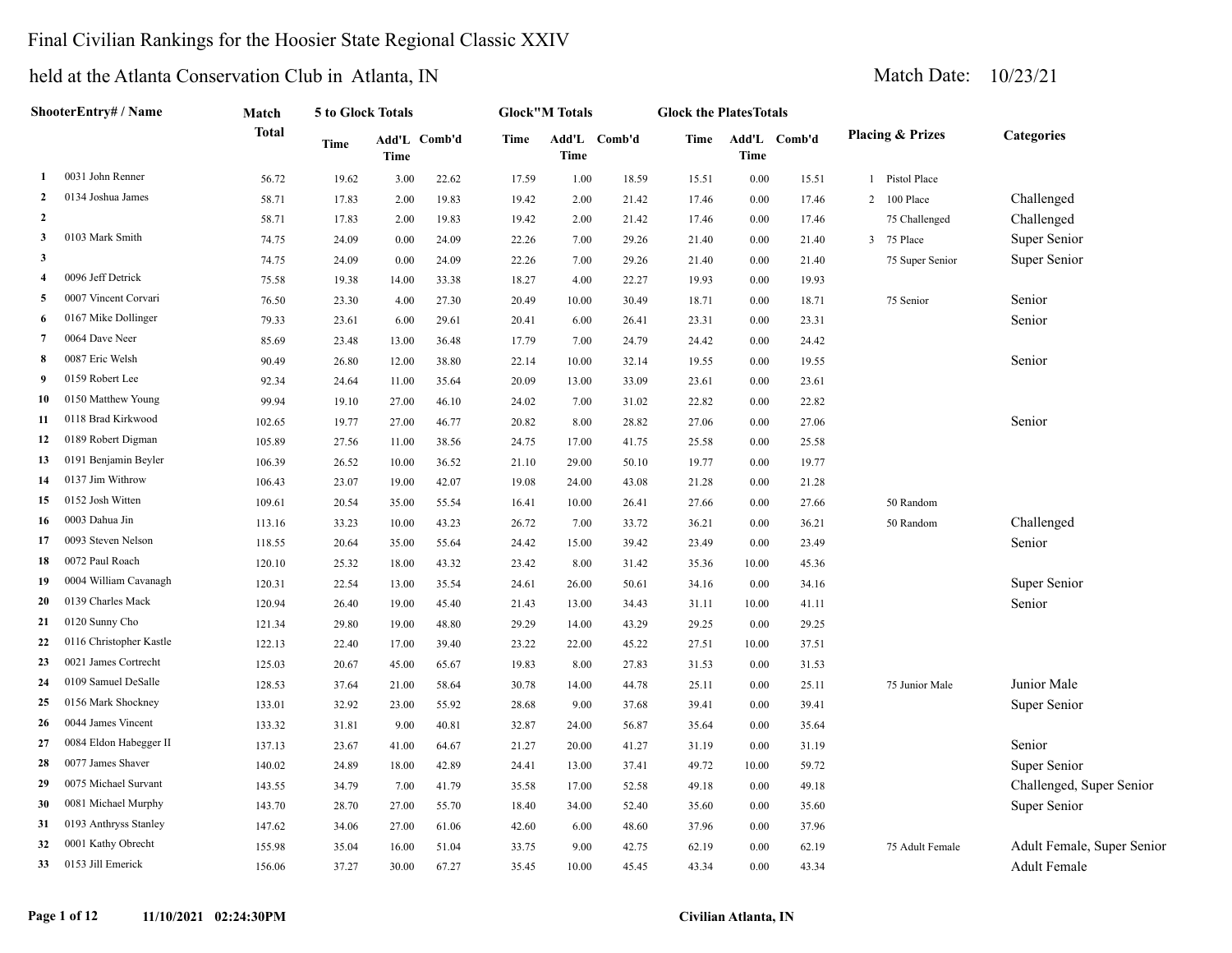|     | ShooterEntry# / Name | Match        | 5 to Glock Totals |        |              |        | <b>Glock"M Totals</b> |        | <b>Glock the PlatesTotals</b> |        |              |                             |                      |
|-----|----------------------|--------------|-------------------|--------|--------------|--------|-----------------------|--------|-------------------------------|--------|--------------|-----------------------------|----------------------|
|     |                      | <b>Total</b> | <b>Time</b>       | Time   | Add'L Comb'd | Time   | Add'L<br>Time         | Comb'd | Time                          | Time   | Add'L Comb'd | <b>Placing &amp; Prizes</b> | Categories           |
| 34  | 0063 Ralph Bennett   | 177.35       | 27.24             | 54.00  | 81.24        | 29.08  | 11.00                 | 40.08  | 46.03                         | 10.00  | 56.03        |                             | Senior, Challenged   |
| 35  | 0133 Derek Buchanan  | 178.93       | 21.92             | 30.00  | 51.92        | 20.39  | 55.00                 | 75.39  | 31.62                         | 20.00  | 51.62        |                             | Junior Male          |
| 36  | 0169 Rick Roberts    | 179.23       | 71.13             | 8.00   | 79.13        | 34.92  | 22.00                 | 56.92  | 43.18                         | 0.00   | 43.18        |                             | Senior               |
| 37  | 0142 David Spencer   | 183.72       | 18.14             | 38.00  | 56.14        | 18.06  | 27.00                 | 45.06  | 32.52                         | 50.00  | 82.52        | 4 Pistol Membership Promo   |                      |
| 38  | 0132 Jim Buchanan    | 186.68       | 29.69             | 51.00  | 80.69        | 26.33  | 29.00                 | 55.33  | 40.66                         | 10.00  | 50.66        |                             |                      |
| 39  | 0023 Richard Arehart | 188.84       | 43.83             | 40.00  | 83.83        | 46.94  | 14.00                 | 60.94  | 44.07                         | 0.00   | 44.07        |                             | Super Senior         |
| 40  | 0018 Ed Cortrecht    | 188.89       | 26.59             | 55.00  | 81.59        | 24.02  | 25.00                 | 49.02  | 48.28                         | 10.00  | 58.28        |                             | Super Senior         |
| 41  | 0025 Jerry Edie      | 194.03       | 27.45             | 44.00  | 71.45        | 25.04  | 42.00                 | 67.04  | 35.54                         | 20.00  | 55.54        |                             |                      |
| 42  | 0030 Mary Phillips   | 195.06       | 45.81             | 34.00  | 79.81        | 38.13  | 22.00                 | 60.13  | 55.12                         | 0.00   | 55.12        |                             | Adult Female, Senior |
| 43  | 0095 Bruce Hickman   | 198.65       | 28.91             | 25.00  | 53.91        | 28.88  | 38.00                 | 66.88  | 67.86                         | 10.00  | 77.86        |                             | Super Senior         |
| 44  | 0186 Andrew Sellers  | 206.13       | 25.85             | 61.00  | 86.85        | 22.20  | 49.00                 | 71.20  | 48.08                         | 0.00   | 48.08        |                             |                      |
| 45  | 0024 Ryan Conley     | 228.24       | 21.44             | 97.00  | 118.44       | 19.73  | 57.00                 | 76.73  | 33.07                         | 0.00   | 33.07        |                             |                      |
| -46 | 0089 Kevin Dalrymple | 230.49       | 21.98             | 66.00  | 87.98        | 24.06  | 74.00                 | 98.06  | 34.45                         | 10.00  | 44.45        |                             |                      |
| 47  | 0039 Jacobo Salazar  | 241.64       | 32.45             | 60.00  | 92.45        | 39.20  | 33.00                 | 72.20  | 56.99                         | 20.00  | 76.99        |                             | Super Senior         |
| 48  | 0162 Vincent Tyson   | 276.71       | 52.18             | 37.00  | 89.18        | 61.09  | 28.00                 | 89.09  | 88.44                         | 10.00  | 98.44        |                             | Junior Male          |
| 49  | 0043 Jerry Homes     | 304.07       | 30.78             | 135.00 | 165.78       | 27.78  | 30.00                 | 57.78  | 60.51                         | 20.00  | 80.51        |                             |                      |
| 50  | 0171 Robert Marks    | 351.55       | 35.40             | 46.00  | 81.40        | 32.35  | 17.00                 | 49.35  | 70.80                         | 150.00 | 220.80       |                             | Senior               |
| 51  | 0076 Ken Steppe      | 437.94       | 35.70             | 73.00  | 108.70       | 47.46  | 65.00                 | 112.46 | 86.78                         | 130.00 | 216.78       |                             | Super Senior         |
| 52  | 0195 Arsenio Stanley | 708.25       | 26.09             | 135.00 | 161.09       | 102.00 | 136.00                | 238.00 | 89.16                         | 220.00 | 309.16       |                             |                      |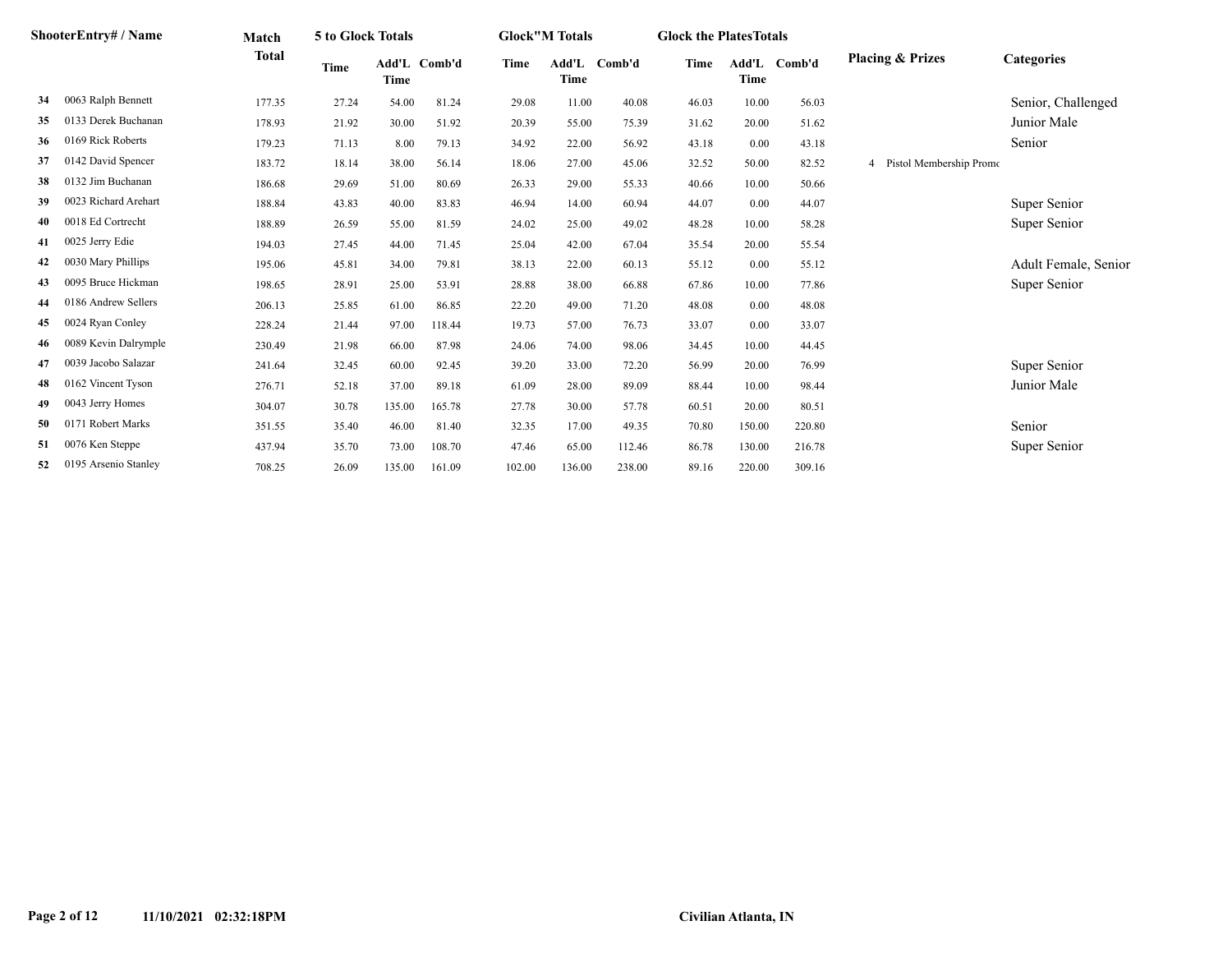### Final Competition Rankings for the Hoosier State Regional Classic XXIV

|    | ShooterEntry# / Name     | Match        | 5 to Glock Totals |       |              |       | <b>Glock"M Totals</b> |              | <b>Glock the PlatesTotals</b> |          |              |                             |
|----|--------------------------|--------------|-------------------|-------|--------------|-------|-----------------------|--------------|-------------------------------|----------|--------------|-----------------------------|
|    |                          | <b>Total</b> | Time              | Time  | Add'L Comb'd | Time  | <b>Time</b>           | Add'L Comb'd | Time                          | Time     | Add'L Comb'd | <b>Placing &amp; Prizes</b> |
| 1  | 0059 Bryan Dover*        | 47.44        | 14.77             | 7.00  | 21.77        | 12.98 | 1.00                  | 13.98        | 11.69                         | 0.00     | 11.69        |                             |
| 2  | 0146 Joey Dicicco*       | 50.55        | 16.26             | 5.00  | 21.26        | 15.20 | 1.00                  | 16.20        | 13.09                         | 0.00     | 13.09        | 1 Pistol Place              |
| 3  | 0179 Luke Oxender*       | 57.72        | 17.40             | 2.00  | 19.40        | 15.98 | 6.00                  | 21.98        | 16.34                         | 0.00     | 16.34        |                             |
| 4  | 0161 Joseph Tyson        | 59.50        | 18.55             | 1.00  | 19.55        | 19.35 | 3.00                  | 22.35        | 17.60                         | 0.00     | 17.60        | Pistol Place<br>$1\,$       |
| 5  | 0033 John Renner         | 59.77        | 18.57             | 8.00  | 26.57        | 17.19 | 2.00                  | 19.19        | 14.01                         | 0.00     | 14.01        | 2 100 Place                 |
| 6  | 0202 Robert VanSickle*   | 60.36        | 23.04             | 3.00  | 26.04        | 20.20 | $0.00\,$              | 20.20        | 14.12                         | $0.00\,$ | 14.12        |                             |
| 7  | 0154 Brandon Jackson*    | 62.77        | 17.04             | 9.00  | 26.04        | 13.28 | 8.00                  | 21.28        | 15.45                         | 0.00     | 15.45        |                             |
| 8  | 0011 Danielle Evans*     | 63.62        | 21.80             | 6.00  | 27.80        | 20.19 | 1.00                  | 21.19        | 14.63                         | 0.00     | 14.63        | 50 Random                   |
| 9  | 0176 Steve Farmer*       | 64.20        | 13.69             | 14.00 | 27.69        | 13.84 | 5.00                  | 18.84        | 17.67                         | 0.00     | 17.67        |                             |
| 10 | 0101 Joseph Emerick*     | 71.41        | 18.25             | 15.00 | 33.25        | 17.43 | 5.00                  | 22.43        | 15.73                         | 0.00     | 15.73        |                             |
| 11 | 0106 Jim Montgomery*     | 72.48        | 21.02             | 13.00 | 34.02        | 19.55 | 1.00                  | 20.55        | 17.91                         | 0.00     | 17.91        |                             |
| 12 | 0135 Joshua James        | 74.51        | 21.43             | 9.00  | 30.43        | 20.68 | 3.00                  | 23.68        | 20.40                         | 0.00     | 20.40        | 75 Place<br>$\mathbf{3}$    |
| 13 | 0008 Vincent Corvari     | 76.20        | 21.98             | 7.00  | 28.98        | 19.20 | 9.00                  | 28.20        | 19.02                         | 0.00     | 19.02        |                             |
| 14 | 0085 Eldon Habegger II   | 79.54        | 24.47             | 9.00  | 33.47        | 18.88 | 5.00                  | 23.88        | 22.19                         | 0.00     | 22.19        |                             |
| 15 | 0128 Steven Pardieck*    | 80.50        | 22.90             | 4.00  | 26.90        | 17.98 | 19.00                 | 36.98        | 16.62                         | 0.00     | 16.62        |                             |
| 16 | 0097 Jeff Detrick        | 87.22        | 20.55             | 4.00  | 24.55        | 16.25 | 22.00                 | 38.25        | 24.42                         | 0.00     | 24.42        |                             |
| 17 | 0090 Kevin Dalrymple     | 88.88        | 24.86             | 10.00 | 34.86        | 21.79 | 10.00                 | 31.79        | 22.23                         | 0.00     | 22.23        |                             |
| 18 | 0125 Eric Neumeier       | 89.87        | 27.05             | 2.00  | 29.05        | 31.32 | 4.00                  | 35.32        | 25.50                         | 0.00     | 25.50        |                             |
| 19 | 0168 Mike Dollinger      | 93.39        | 23.30             | 15.00 | 38.30        | 20.66 | 9.00                  | 29.66        | 25.43                         | 0.00     | 25.43        |                             |
| 20 | 0185 John McCreary       | 93.43        | 22.98             | 22.00 | 44.98        | 20.05 | 2.00                  | 22.05        | 26.40                         | 0.00     | 26.40        |                             |
| 21 | 0079 James Shaver        | 94.64        | 23.73             | 8.00  | 31.73        | 22.25 | 13.00                 | 35.25        | 27.66                         | 0.00     | 27.66        |                             |
| 22 | 0207 Mike Robison*       | 96.44        | 34.58             | 1.00  | 35.58        | 33.04 | 4.00                  | 37.04        | 23.82                         | 0.00     | 23.82        |                             |
| 23 | 0036 Larry Rodencal*     | 98.78        | 25.96             | 16.00 | 41.96        | 21.83 | 8.00                  | 29.83        | 26.99                         | 0.00     | 26.99        |                             |
| 24 | 0022 James Cortrecht     | 100.22       | 21.82             | 9.00  | 30.82        | 18.75 | 11.00                 | 29.75        | 29.65                         | 10.00    | 39.65        |                             |
| 25 | 0111 David DeSalle       | 100.50       | 18.88             | 31.00 | 49.88        | 19.69 | 11.00                 | 30.69        | 19.93                         | 0.00     | 19.93        |                             |
| 26 | 0066 Dave Neer           | 101.50       | 22.22             | 17.00 | 39.22        | 18.27 | 13.00                 | 31.27        | 31.01                         | 0.00     | 31.01        |                             |
| 27 | 0190 Robert Digman       | 102.13       | 30.29             | 10.00 | 40.29        | 19.28 | 13.00                 | 32.28        | 29.56                         | 0.00     | 29.56        |                             |
| 28 | 0158 Mark Shockney       | 103.35       | 29.28             | 12.00 | 41.28        | 30.42 | 3.00                  | 33.42        | 28.65                         | 0.00     | 28.65        |                             |
| 29 | 0117 Christopher Kastle  | 111.04       | 21.66             | 13.00 | 34.66        | 20.95 | 25.00                 | 45.95        | 30.43                         | 0.00     | 30.43        | Pistol Random               |
| 30 | 0112 Samuel DeSalle      | 113.59       | 41.00             | 9.00  | 50.00        | 29.07 | 6.00                  | 35.07        | 28.52                         | $0.00\,$ | 28.52        |                             |
| 31 | 0188 Jon Robison         | 114.87       | 19.43             | 30.00 | 49.43        | 17.67 | 22.00                 | 39.67        | 25.77                         | 0.00     | 25.77        |                             |
| 32 | 0164 Lanny Wood          | 119.61       | 25.08             | 39.00 | 64.08        | 23.74 | 4.00                  | 27.74        | 27.79                         | 0.00     | 27.79        |                             |
| 33 | 0119 Brad Kirkwood       | 120.87       | 20.06             | 21.00 | 41.06        | 19.45 | 19.00                 | 38.45        | 31.36                         | 10.00    | 41.36        |                             |
| 34 | 0199 Anthony Stanley Sr. | 128.01       | 33.76             | 32.00 | 65.76        | 29.20 | 4.00                  | 33.20        | 29.05                         | 0.00     | 29.05        |                             |
| 35 | 0183 Kevin Green         | 128.85       | 19.06             | 30.00 | 49.06        | 18.80 | 41.00                 | 59.80        | 19.99                         | 0.00     | 19.99        |                             |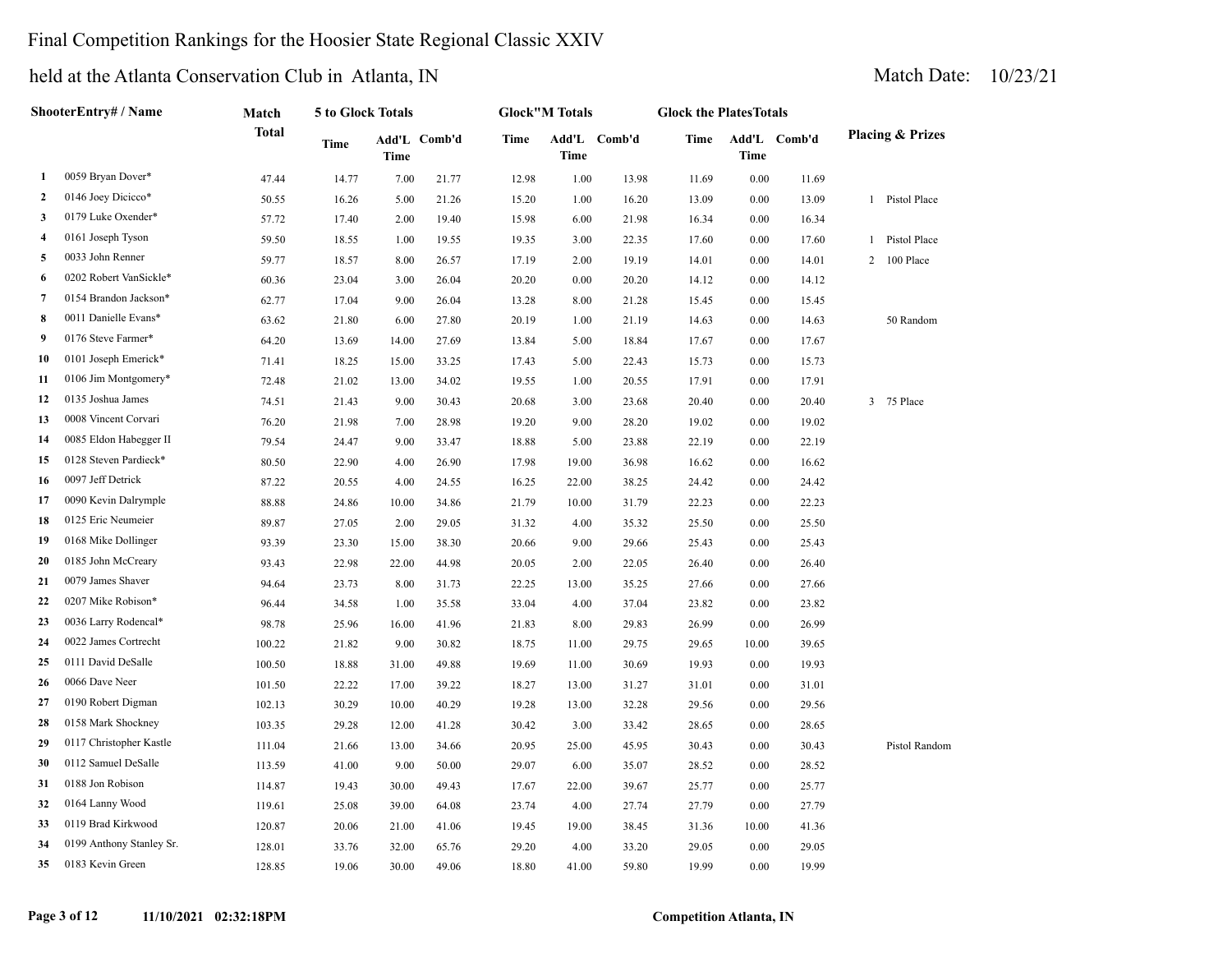|    | <b>ShooterEntry#/Name</b> | Match  | 5 to Glock Totals |                      |       |       | <b>Glock</b> "M Totals |        | <b>Glock the Plates Totals</b> |       |              |                             |
|----|---------------------------|--------|-------------------|----------------------|-------|-------|------------------------|--------|--------------------------------|-------|--------------|-----------------------------|
|    |                           | Total  | Time              | Add'L Comb'd<br>Time |       | Time  | Add'L<br>Time          | Comb'd | Time                           | Time  | Add'L Comb'd | <b>Placing &amp; Prizes</b> |
| 36 | 0005 William Cavanagh     | 129.89 | 25.53             | 29.00                | 54.53 | 23.97 | 20.00                  | 43.97  | 31.39                          | 0.00  | 31.39        | 2 year membership renew     |
| 37 | 0170 Rick Roberts         | 136.01 | 33.52             | 16.00                | 49.52 | 35.31 | 7.00                   | 42.31  | 44.18                          | 0.00  | 44.18        |                             |
| 38 | 0121 Sunny Cho            | 144.54 | 30.64             | 31.00                | 61.64 | 27.65 | 17.00                  | 44.65  | 38.25                          | 0.00  | 38.25        |                             |
| 39 | 0002 Kathy Obrecht        | 151.90 | 35.15             | 16.00                | 51.15 | 41.18 | 14.00                  | 55.18  | 45.57                          | 0.00  | 45.57        | 50 Random                   |
| 40 | 0020 Ed Cortrecht         | 164.79 | 24.66             | 20.00                | 44.66 | 23.04 | 23.00                  | 46.04  | 44.09                          | 30.00 | 74.09        |                             |
| 41 | 0122 Willie Bush Jr.      | 175.39 | 17.31             | 73.00                | 90.31 | 17.73 | 33.00                  | 50.73  | 34.35                          | 0.00  | 34.35        |                             |
| 42 | 0094 Steven Nelson        | 177.49 | 17.98             | 28.00                | 45.98 | 20.08 | 23.00                  | 43.08  | 28.43                          | 60.00 | 88.43        |                             |
| 43 | 0143 David Spencer        | 185.63 | 22.11             | 21.00                | 43.11 | 20.67 | 18.00                  | 38.67  | 33.85                          | 70.00 | 103.85       |                             |
| 44 | 0172 Robert Marks         | 190.94 | 36.11             | 38.00                | 74.11 | 33.32 | 17.00                  | 50.32  | 56.51                          | 10.00 | 66.51        |                             |
| 45 | 0026 Jerry Edie           | 224.66 | 25.60             | 47.00                | 72.60 | 27.85 | 51.00                  | 78.85  | 43.21                          | 30.00 | 73.21        |                             |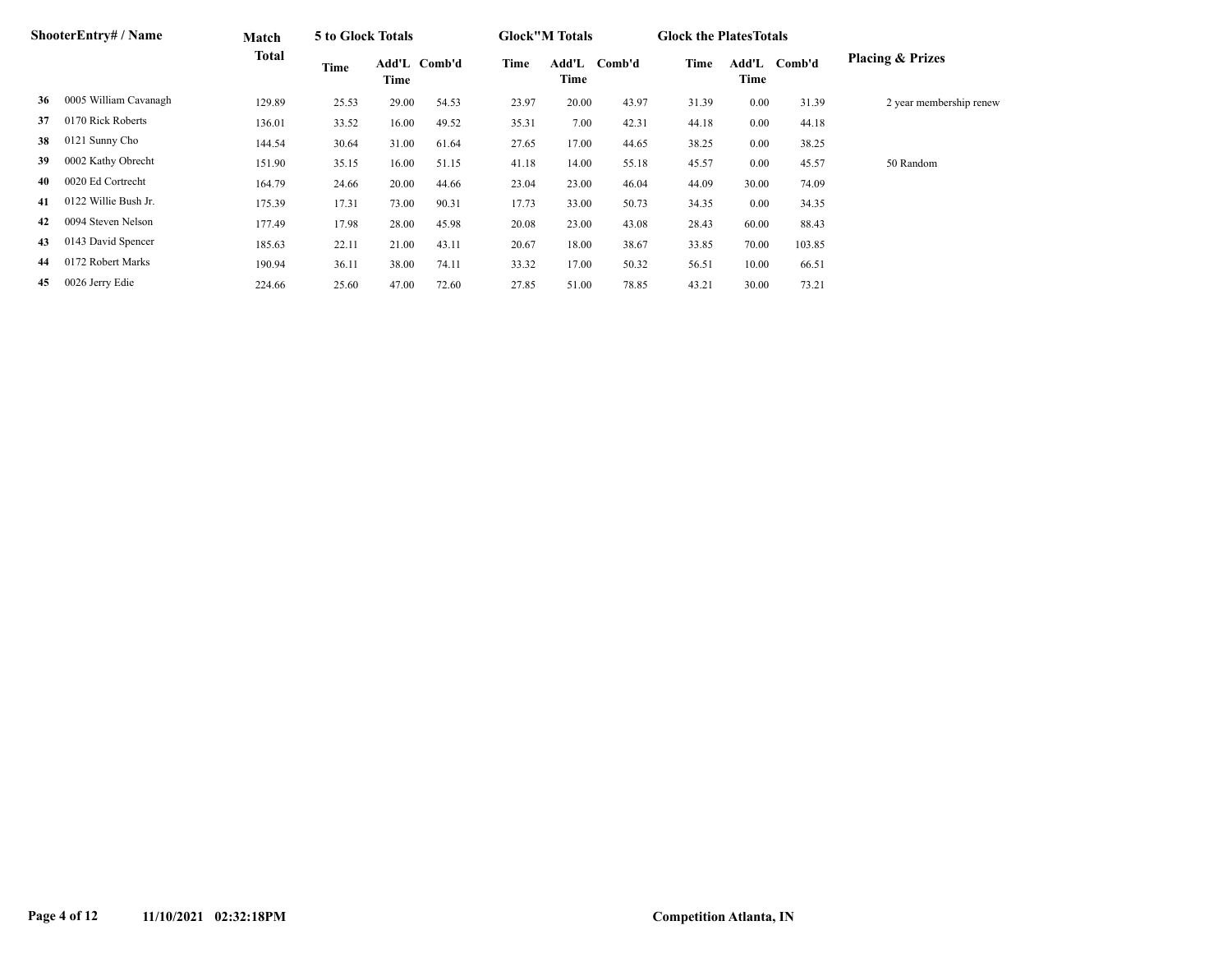## Final Guardian Rankings for the Hoosier State Regional Classic XXIV

|                | ShooterEntry# / Name     | Match  | 5 to Glock Totals |       |              |       | <b>Glock</b> "M Totals |              | <b>Glock the Plates Totals</b> |               |        |                             |                    |
|----------------|--------------------------|--------|-------------------|-------|--------------|-------|------------------------|--------------|--------------------------------|---------------|--------|-----------------------------|--------------------|
|                |                          | Total  | Time              | Time  | Add'L Comb'd | Time  | Time                   | Add'L Comb'd | Time                           | Add'L<br>Time | Comb'd | <b>Placing &amp; Prizes</b> | <b>Categories</b>  |
|                | 0115 James Maynard       | 77.46  | 21.62             | 15.00 | 36.62        | 19.16 | 4.00                   | 23.16        | 17.68                          | 0.00          | 17.68  | 100 Place                   |                    |
|                |                          | 77.46  | 21.62             | 15.00 | 36.62        | 19.16 | 4.00                   | 23.16        | 17.68                          | 0.00          | 17.68  | 2 year membership renew     |                    |
| $\overline{2}$ | 0110 David DeSalle       | 77.54  | 17.52             | 15.00 | 32.52        | 17.14 | 8.00                   | 25.14        | 19.88                          | 0.00          | 19.88  | 2 \$50.00 Place             |                    |
| 3              | 0181 Randy Weitzel       | 78.55  | 19.69             | 11.00 | 30.69        | 16.34 | 13.00                  | 29.34        | 18.52                          | 0.00          | 18.52  | 3 Knife Place               |                    |
| 4              | 0166 Christopher Lamm    | 82.92  | 23.13             | 12.00 | 35.13        | 20.74 | 4.00                   | 24.74        | 23.05                          | 0.00          | 23.05  |                             |                    |
| 5              | 0174 Heath McDonald      | 91.61  | 24.28             | 14.00 | 38.28        | 19.80 | 10.00                  | 29.80        | 23.53                          | 0.00          | 23.53  |                             |                    |
| 6              | 0140 Nicholas Kokot      | 100.30 | 16.74             | 38.00 | 54.74        | 18.65 | 5.00                   | 23.65        | 21.91                          | 0.00          | 21.91  |                             |                    |
|                | 0015 Jon Robison         | 122.33 | 20.64             | 33.00 | 53.64        | 16.23 | 24.00                  | 40.23        | 28.46                          | 0.00          | 28.46  | 75 Senior                   | Senior             |
| 8              | 0178 Berlin Carroll      | 122.35 | 20.03             | 23.00 | 43.03        | 20.07 | 28.00                  | 48.07        | 31.25                          | 0.00          | 31.25  |                             |                    |
| 9              | 0197 Anthony Stanley Sr. | 125.70 | 36.79             | 5.00  | 41.79        | 29.07 | 19.00                  | 48.07        | 35.84                          | $0.00\,$      | 35.84  |                             |                    |
| 10             | 0102 Kristoff Cortez     | 133.53 | 34.05             | 15.00 | 49.05        | 35.46 | 15.00                  | 50.46        | 34.02                          | 0.00          | 34.02  |                             |                    |
| 11             | 0014 Cindy Robison       | 166.72 | 35.43             | 35.00 | 70.43        | 34.41 | 28.00                  | 62.41        | 33.88                          | 0.00          | 33.88  | 75 Guardian Female          | Guardian Female    |
| 12             | 0187 Scott Pass          | 170.15 | 24.64             | 21.00 | 45.64        | 22.79 | 26.00                  | 48.79        | 35.72                          | 40.00         | 75.72  |                             |                    |
| 13             | 0082 Lawrence Kemp       | 228.47 | 48.01             | 20.00 | 68.01        | 43.81 | 22.00                  | 65.81        | 84.65                          | 10.00         | 94.65  | 75 Challenged               | Senior, Challenged |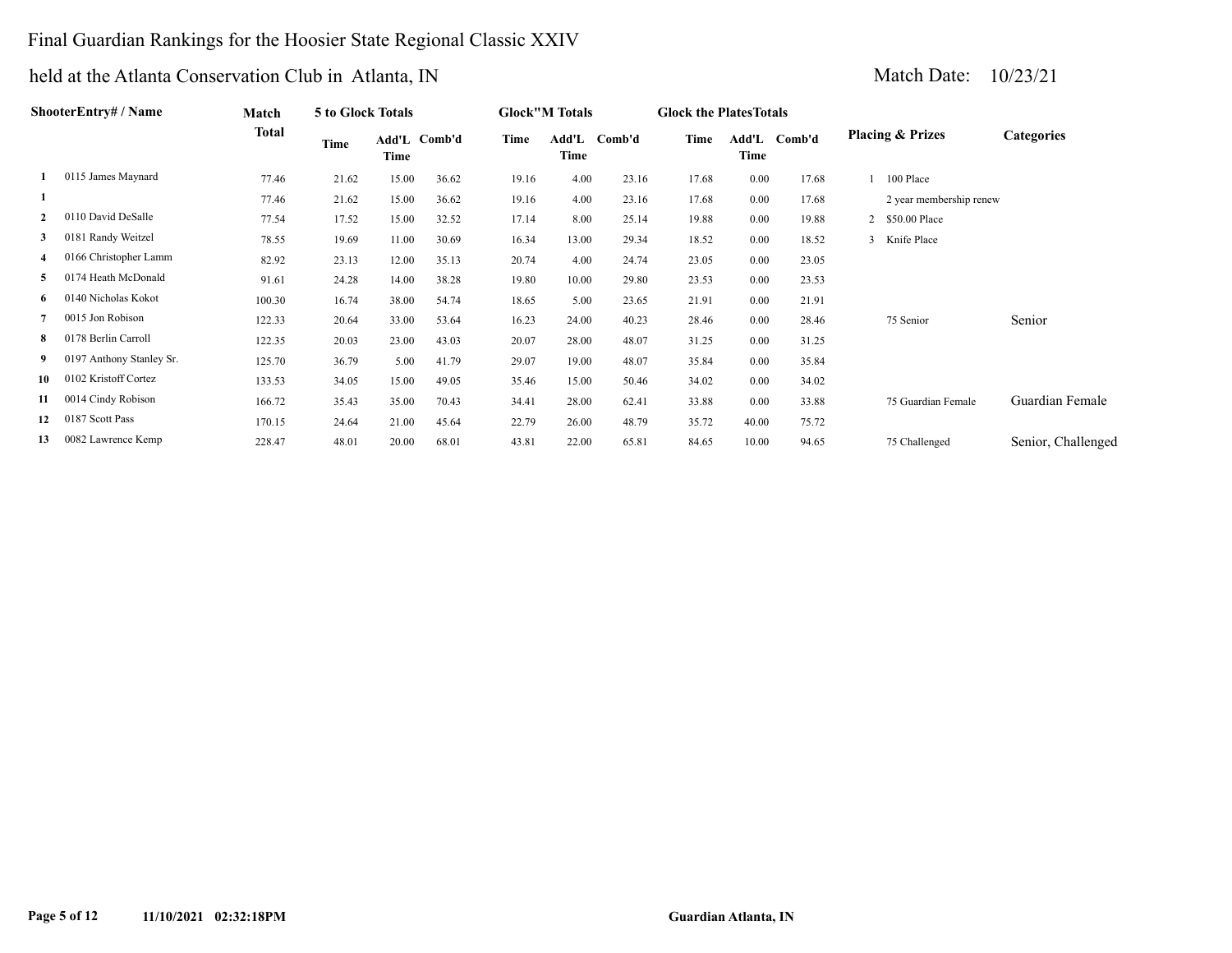## Final Heavy Metal Rankings for the Hoosier State Regional Classic XXIV

|              | ShooterEntry# / Name   | Match  | <b>5 to Glock Totals</b> |       |              |       | <b>Glock"M Totals</b> |              | <b>Glock the Plates Totals</b> |       |              |                |                             |
|--------------|------------------------|--------|--------------------------|-------|--------------|-------|-----------------------|--------------|--------------------------------|-------|--------------|----------------|-----------------------------|
|              |                        | Total  | Time                     | Time  | Add'L Comb'd | Time  | Time                  | Add'L Comb'd | Time                           | Time  | Add'L Comb'd |                | <b>Placing &amp; Prizes</b> |
| 1            | 0062 Bryan Dover*      | 42.03  | 14.44                    | 2.00  | 16.44        | 13.54 | 1.00                  | 14.54        | 11.05                          | 0.00  | 11.05        |                | Pistol MatchMeister         |
| $\mathbf{2}$ | 0177 Steve Farmer*     | 52.12  | 13.10                    | 5.00  | 18.10        | 14.26 | 5.00                  | 19.26        | 14.76                          | 0.00  | 14.76        |                | 1 Pistol Place              |
| 3            | 0042 David Schuster*   | 55.49  | 16.02                    | 3.00  | 19.02        | 14.17 | 7.00                  | 21.17        | 15.30                          | 0.00  | 15.30        |                |                             |
| 4            | 0071 Michael Richmond* | 63.34  | 19.67                    | 5.00  | 24.67        | 16.89 | 3.00                  | 19.89        | 18.78                          | 0.00  | 18.78        |                |                             |
| 5            | 0180 Luke Oxender*     | 66.10  | 18.76                    | 3.00  | 21.76        | 19.13 | 7.00                  | 26.13        | 18.21                          | 0.00  | 18.21        |                |                             |
| 6            | 0149 Joey Dicicco*     | 69.84  | 18.73                    | 10.00 | 28.73        | 15.66 | 7.00                  | 22.66        | 18.45                          | 0.00  | 18.45        |                |                             |
| 7            | 0034 John Renner       | 72.92  | 19.72                    | 9.00  | 28.72        | 19.88 | 5.00                  | 24.88        | 19.32                          | 0.00  | 19.32        |                | 100 Place                   |
| 8            | 0108 Jim Montgomery*   | 74.08  | 23.05                    | 2.00  | 25.05        | 19.85 | 7.00                  | 26.85        | 22.18                          | 0.00  | 22.18        |                |                             |
| 9.           | 0067 Dave Neer         | 86.85  | 21.56                    | 10.00 | 31.56        | 19.37 | 11.00                 | 30.37        | 24.92                          | 0.00  | 24.92        | $\overline{2}$ | \$50.00 Place               |
| 10           | 0092 Thomas Rapala*    | 90.22  | 22.46                    | 22.00 | 44.46        | 19.07 | 7.00                  | 26.07        | 19.69                          | 0.00  | 19.69        |                |                             |
| 11           | 0131 Steven Pardieck*  | 95.27  | 26.16                    | 12.00 | 38.16        | 18.25 | 19.00                 | 37.25        | 19.86                          | 0.00  | 19.86        |                |                             |
| 12           | 0165 Aaron Hutchinson  | 100.64 | 25.06                    | 15.00 | 40.06        | 17.02 | 17.00                 | 34.02        | 26.56                          | 0.00  | 26.56        | 3              | Knife Place                 |
| 13           | 0029 Robert Heath*     | 102.73 | 27.41                    | 14.00 | 41.41        | 24.28 | 5.00                  | 29.28        | 32.04                          | 0.00  | 32.04        |                |                             |
| 14           | 0038 Larry Rodencal*   | 102.76 | 28.64                    | 8.00  | 36.64        | 23.38 | 10.00                 | 33.38        | 32.74                          | 0.00  | 32.74        |                |                             |
| 15           | 0074 Paul Roach        | 113.06 | 23.66                    | 14.00 | 37.66        | 24.87 | 25.00                 | 49.87        | 25.53                          | 0.00  | 25.53        |                |                             |
| 16           | 0080 James Shaver      | 117.63 | 24.05                    | 29.00 | 53.05        | 25.69 | 11.00                 | 36.69        | 27.89                          | 0.00  | 27.89        |                |                             |
| 17           | 0205 Robert VanSickle* | 193.08 | 29.60                    | 35.00 | 64.60        | 33.49 | 11.00                 | 44.49        | 43.99                          | 40.00 | 83.99        |                |                             |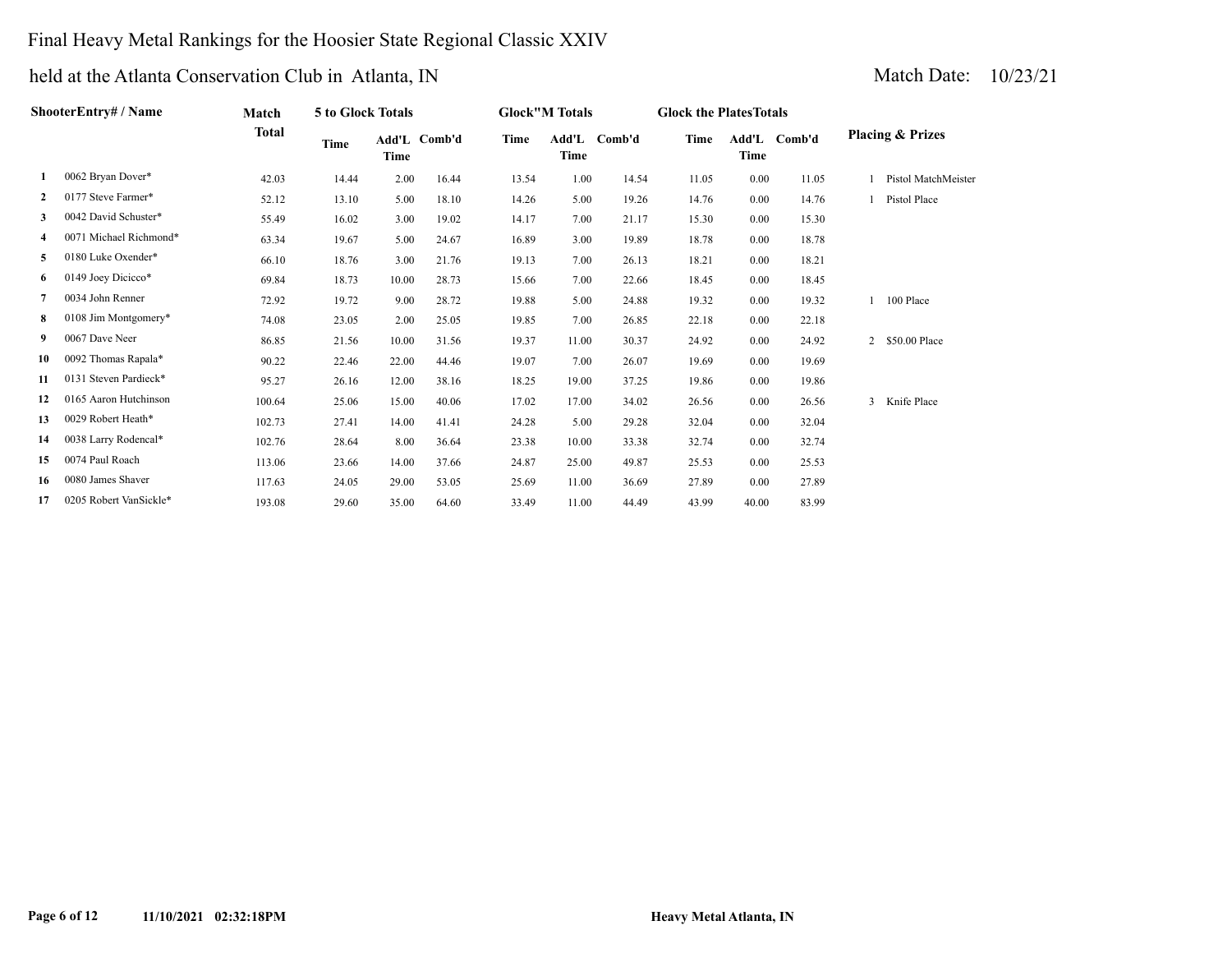## Final Major Sub Rankings for the Hoosier State Regional Classic XXIV

|              | ShooterEntry# / Name     | Match  | 5 to Glock Totals |                      |       |       | <b>Glock"M Totals</b> |       | <b>Glock the Plates Totals</b> |       |              |                             |
|--------------|--------------------------|--------|-------------------|----------------------|-------|-------|-----------------------|-------|--------------------------------|-------|--------------|-----------------------------|
|              |                          | Total  | Time              | Add'L Comb'd<br>Time |       | Time  | Add'L Comb'd<br>Time  |       | Time                           | Time  | Add'L Comb'd | <b>Placing &amp; Prizes</b> |
|              | 0041 David Schuster*     | 37.51  | 9.38              | 0.00                 | 9.38  | 9.35  | 2.00                  | 11.35 | 16.78                          | 0.00  | 16.78        |                             |
| $\mathbf{2}$ | 0058 Bryan Dover*        | 50.78  | 9.28              | 4.00                 | 13.28 | 9.59  | 3.00                  | 12.59 | 14.91                          | 10.00 | 24.91        |                             |
| 3            | 0175 Steve Farmer*       | 52.45  | 9.45              | 3.00                 | 12.45 | 10.16 | 1.00                  | 11.16 | 18.84                          | 10.00 | 28.84        | 50 Random                   |
| 4            | 0100 Joseph Emerick*     | 56.98  | 12.98             | 4.00                 | 16.98 | 12.44 | $0.00\,$              | 12.44 | 17.56                          | 10.00 | 27.56        | Pistol Place                |
| 4            |                          | 56.98  | 12.98             | 4.00                 | 16.98 | 12.44 | $0.00\,$              | 12.44 | 17.56                          | 10.00 | 27.56        | 2 year membership renew     |
| 5            | 0105 Jim Montgomery*     | 58.24  | 11.61             | 9.00                 | 20.61 | 13.43 | 1.00                  | 14.43 | 23.20                          | 0.00  | 23.20        |                             |
| 6            | 0065 Dave Neer           | 60.93  | 14.42             | 5.00                 | 19.42 | 15.41 | 2.00                  | 17.41 | 24.10                          | 0.00  | 24.10        | 100 Place                   |
|              | 0127 Steven Pardieck*    | 67.55  | 16.04             | 9.00                 | 25.04 | 14.04 | 4.00                  | 18.04 | 24.47                          | 0.00  | 24.47        |                             |
| 8            | 0027 Robert Heath*       | 71.88  | 17.65             | 4.00                 | 21.65 | 16.74 | 4.00                  | 20.74 | 29.49                          | 0.00  | 29.49        |                             |
| 9            | 0145 Joey Dicicco*       | 79.79  | 11.70             | $0.00\,$             | 11.70 | 10.70 | $0.00\,$              | 10.70 | 17.39                          | 40.00 | 57.39        |                             |
| 10           | 0201 Robert VanSickle*   | 80.66  | 17.79             | 6.00                 | 23.79 | 12.24 | 0.00                  | 12.24 | 34.63                          | 10.00 | 44.63        |                             |
| 11           | 0206 Mike Robison*       | 83.11  | 26.70             | 0.00                 | 26.70 | 24.40 | $0.00\,$              | 24.40 | 32.01                          | 0.00  | 32.01        |                             |
| 12           | 0091 Thomas Rapala*      | 93.75  | 12.46             | 9.00                 | 21.46 | 12.32 | 10.00                 | 22.32 | 19.97                          | 30.00 | 49.97        |                             |
| 13           | 0198 Anthony Stanley Sr. | 104.12 | 23.23             | 8.00                 | 31.23 | 19.61 | 4.00                  | 23.61 | 39.28                          | 10.00 | 49.28        | 2 \$50.00 Place             |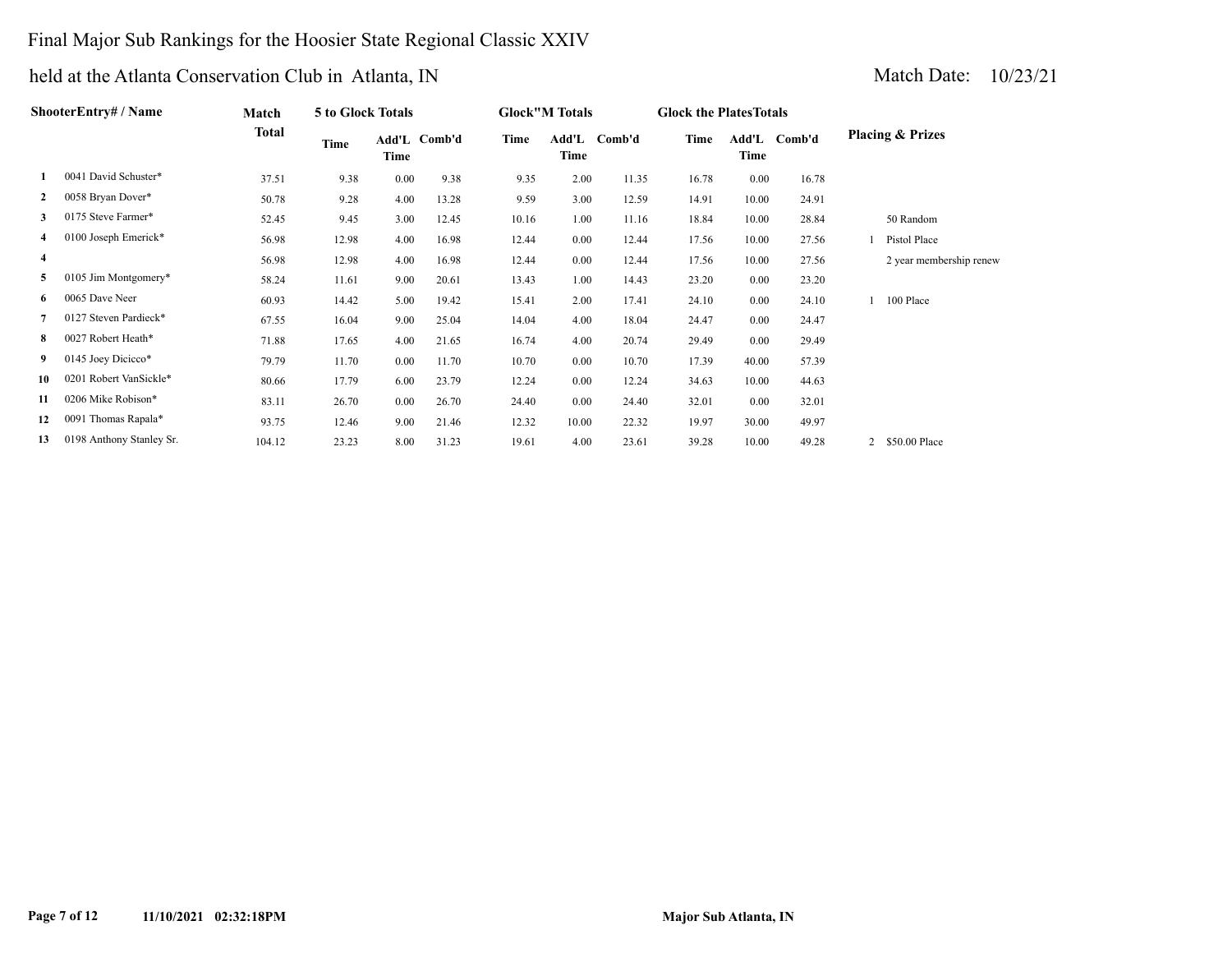### Final Master Stock Rankings for the Hoosier State Regional Classic XXIV

| ShooterEntrv# / Name |                        | Match  | 5 to Glock Totals |       |              |       | <b>Glock"M Totals</b>   |       |       | <b>Glock the Plates Totals</b> |        |                             |               |
|----------------------|------------------------|--------|-------------------|-------|--------------|-------|-------------------------|-------|-------|--------------------------------|--------|-----------------------------|---------------|
|                      |                        | Total  | Time              | Time  | Add'L Comb'd | Time  | Add'L<br>Comb'd<br>Time |       | Time  | Add'L<br>Comb'd<br>Time        |        | <b>Placing &amp; Prizes</b> |               |
| 1                    | 0061 Bryan Dover*      | 47.45  | 14.70             | 6.00  | 20.70        | 13.07 | 2.00                    | 15.07 | 11.68 | 0.00                           | 11.68  |                             | 100 Place     |
| $\mathbf{2}$         | 0148 Joey Dicicco*     | 56.42  | 17.83             | 8.00  | 25.83        | 14.49 | 3.00                    | 17.49 | 13.10 | 0.00                           | 13.10  | 2                           | \$50.00 Place |
| 3                    | 0070 Michael Richmond* | 65.88  | 19.17             | 7.00  | 26.17        | 16.17 | 6.00                    | 22.17 | 17.54 | 0.00                           | 17.54  |                             | 3 Knife Place |
| 4                    | 0107 Jim Montgomery*   | 66.76  | 22.65             | 4.00  | 26.65        | 19.54 | 1.00                    | 20.54 | 19.57 | 0.00                           | 19.57  |                             |               |
| 5                    | 0155 Brandon Jackson*  | 70.20  | 15.52             | 15.00 | 30.52        | 13.76 | 11.00                   | 24.76 | 14.92 | 0.00                           | 14.92  |                             |               |
| 6                    | 0204 Robert VanSickle* | 75.41  | 20.39             | 16.00 | 36.39        | 19.04 | 3.00                    | 22.04 | 16.98 | 0.00                           | 16.98  |                             |               |
| 7                    | 0010 Vincent Corvari   | 75.71  | 20.90             | 11.00 | 31.90        | 16.29 | 7.00                    | 23.29 | 20.52 | 0.00                           | 20.52  |                             |               |
| 8                    | 0012 Danielle Evans*   | 81.71  | 24.91             | 19.00 | 43.91        | 20.58 | 1.00                    | 21.58 | 16.22 | 0.00                           | 16.22  |                             |               |
| 9                    | 0130 Steven Pardieck*  | 84.81  | 23.72             | 14.00 | 37.72        | 16.74 | 11.00                   | 27.74 | 19.35 | 0.00                           | 19.35  |                             |               |
| 10                   | 0209 Mike Robison*     | 94.87  | 38.61             | 1.00  | 39.61        | 30.61 | 1.00                    | 31.61 | 23.65 | 0.00                           | 23.65  |                             |               |
| 11                   | 0037 Larry Rodencal*   | 95.40  | 28.28             | 11.00 | 39.28        | 23.90 | 8.00                    | 31.90 | 24.22 | 0.00                           | 24.22  |                             |               |
| 12                   | 0173 Robert Marks      | 262.80 | 37.13             | 40.00 | 77.13        | 31.53 | 18.00                   | 49.53 | 76.14 | 60.00                          | 136.14 |                             |               |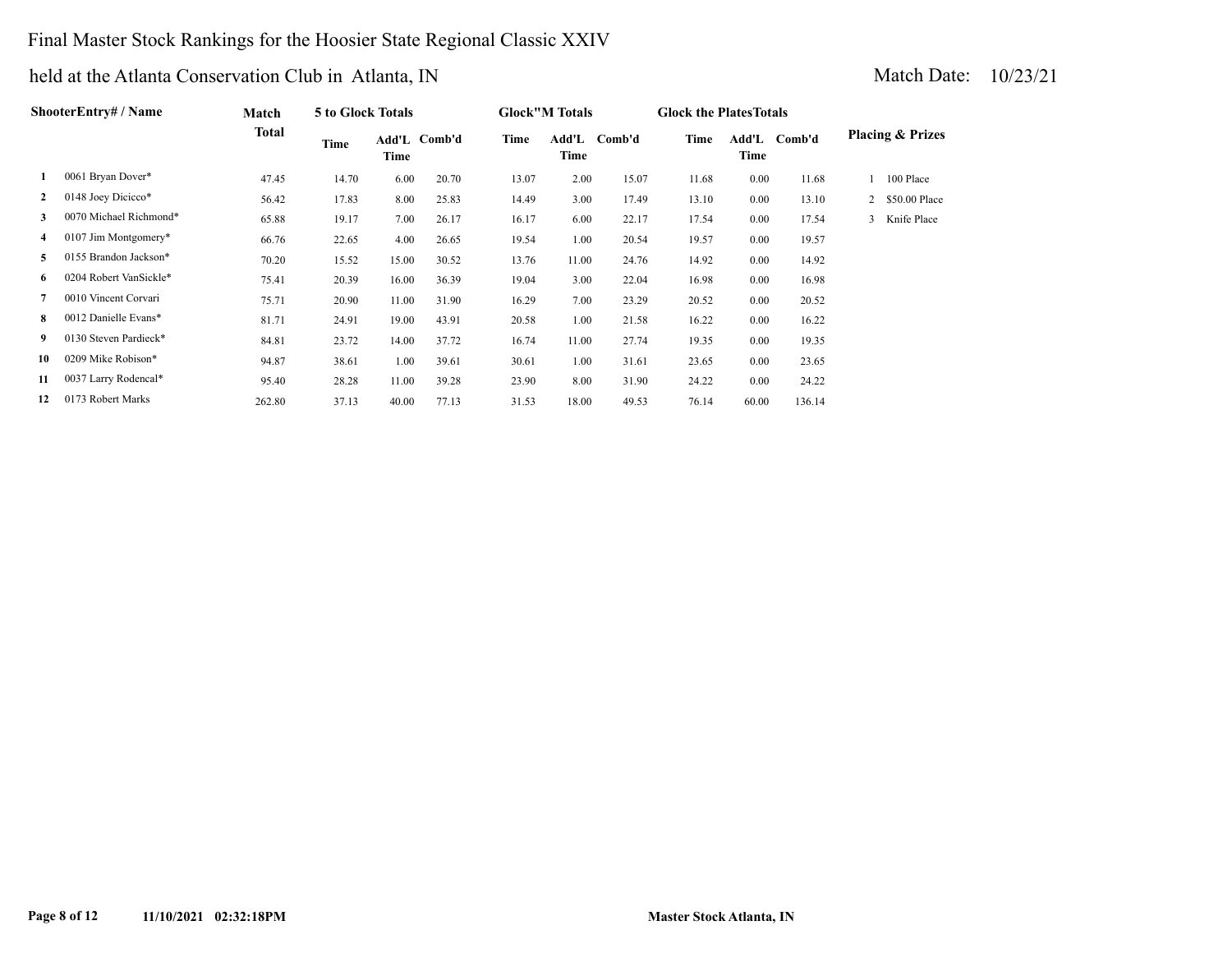## Final SubCompact Rankings for the Hoosier State Regional Classic XXIV

| ShooterEntry# / Name |                        | Match        | 5 to Glock Totals |             |              | <b>Glock</b> "M Totals |             |              | <b>Glock the Plates Totals</b> |             |              |                             |  |  |
|----------------------|------------------------|--------------|-------------------|-------------|--------------|------------------------|-------------|--------------|--------------------------------|-------------|--------------|-----------------------------|--|--|
|                      |                        | <b>Total</b> | <b>Time</b>       | <b>Time</b> | Add'L Comb'd | Time                   | <b>Time</b> | Add'L Comb'd | Time                           | <b>Time</b> | Add'L Comb'd | <b>Placing &amp; Prizes</b> |  |  |
| -1                   | 0057 Bryan Dover*      | 46.07        | 14.44             | 2.00        | 16.44        | 13.05                  | 2.00        | 15.05        | 14.58                          | 0.00        | 14.58        |                             |  |  |
| 2                    | 0040 David Schuster*   | 52.18        | 16.73             | 4.00        | 20.73        | 14.69                  | 1.00        | 15.69        | 15.76                          | 0.00        | 15.76        | Pistol Place                |  |  |
| 3                    | 0200 Robert VanSickle* | 66.04        | 20.10             | 4.00        | 24.10        | 18.07                  | 7.00        | 25.07        | 16.87                          | 0.00        | 16.87        | 2 year membership renew     |  |  |
| 4                    | 0068 Michael Richmond* | 68.80        | 20.01             | 6.00        | 26.01        | 17.06                  | 7.00        | 24.06        | 18.73                          | 0.00        | 18.73        |                             |  |  |
| 5                    | 0144 Joey Dicicco*     | 69.37        | 16.30             | 12.00       | 28.30        | 14.57                  | 12.00       | 26.57        | 14.50                          | 0.00        | 14.50        |                             |  |  |
| 6                    | 0104 Jim Montgomery*   | 71.05        | 20.67             | 11.00       | 31.67        | 19.02                  | 2.00        | 21.02        | 18.36                          | 0.00        | 18.36        | 50 Random                   |  |  |
| 7                    | 0032 John Renner       | 76.52        | 21.82             | 9.00        | 30.82        | 16.87                  | 13.00       | 29.87        | 15.83                          | 0.00        | 15.83        | 100 Place                   |  |  |
| 8                    | 0126 Steven Pardieck*  | 83.90        | 22.29             | 8.00        | 30.29        | 18.32                  | 11.00       | 29.32        | 24.29                          | 0.00        | 24.29        |                             |  |  |
| 9                    | 0099 Joseph Emerick*   | 84.41        | 19.07             | 20.00       | 39.07        | 17.64                  | 9.00        | 26.64        | 18.70                          | 0.00        | 18.70        |                             |  |  |
| 10                   | 0088 Eric Welsh        | 84.65        | 27.00             | 7.00        | 34.00        | 24.09                  | 3.00        | 27.09        | 23.56                          | 0.00        | 23.56        | 2 \$50.00 Place             |  |  |
| 11                   | 0113 Mark Welter*      | 99.52        | 25.28             | 18.00       | 43.28        | 23.39                  | 4.00        | 27.39        | 28.85                          | 0.00        | 28.85        |                             |  |  |
| 12                   | 0141 Nicholas Kokot    | 102.78       | 13.96             | 41.00       | 54.96        | 14.86                  | 12.00       | 26.86        | 20.96                          | 0.00        | 20.96        | 3 Knife Place               |  |  |
| 13                   | 0160 Robert Lee        | 111.67       | 25.96             | 11.00       | 36.96        | 24.63                  | 9.00        | 33.63        | 31.08                          | 10.00       | 41.08        |                             |  |  |
| 14                   | 0151 Matthew Young     | 115.11       | 20.18             | 23.00       | 43.18        | 21.58                  | 10.00       | 31.58        | 30.35                          | 10.00       | 40.35        |                             |  |  |
| 15                   | 0035 Larry Rodencal*   | 131.25       | 28.03             | 23.00       | 51.03        | 21.54                  | 12.00       | 33.54        | 36.68                          | 10.00       | 46.68        |                             |  |  |
| 16                   | 0073 Paul Roach        | 147.76       | 28.02             | 25.00       | 53.02        | 24.61                  | 19.00       | 43.61        | 41.13                          | 10.00       | 51.13        |                             |  |  |
| 17                   | 0019 Ed Cortrecht      | 150.35       | 26.99             | 37.00       | 63.99        | 23.48                  | 18.00       | 41.48        | 44.88                          | 0.00        | 44.88        |                             |  |  |
| 18                   | 0157 Mark Shockney     | 160.34       | 32.91             | 29.00       | 61.91        | 29.08                  | 11.00       | 40.08        | 48.35                          | 10.00       | 58.35        |                             |  |  |
| 19                   | 0078 James Shaver      | 190.89       | 27.73             | 46.00       | 73.73        | 22.53                  | 45.00       | 67.53        | 39.63                          | 10.00       | 49.63        |                             |  |  |
| 20                   | 0163 Lawrence Kemp     | 290.79       | 54.27             | 43.00       | 97.27        | 45.85                  | 35.00       | 80.85        | 72.67                          | 40.00       | 112.67       |                             |  |  |
| 21                   | 0194 Anthryss Stanley  | 295.77       | 50.06             | 82.00       | 132.06       | 41.65                  | 22.00       | 63.65        | 70.06                          | 30.00       | 100.06       |                             |  |  |
| 22                   | 0086 Joe Jackson       | 462.47       | 31.45             | 173.00      | 204.45       | 39.55                  | 128.00      | 167.55       | 60.47                          | 30.00       | 90.47        |                             |  |  |
| 23                   | 0196 Arsenio Stanley   | 561.54       | 35.45             | 90.00       | 125.45       | 32.12                  | 103.00      | 135.12       | 70.97                          | 230.00      | 300.97       |                             |  |  |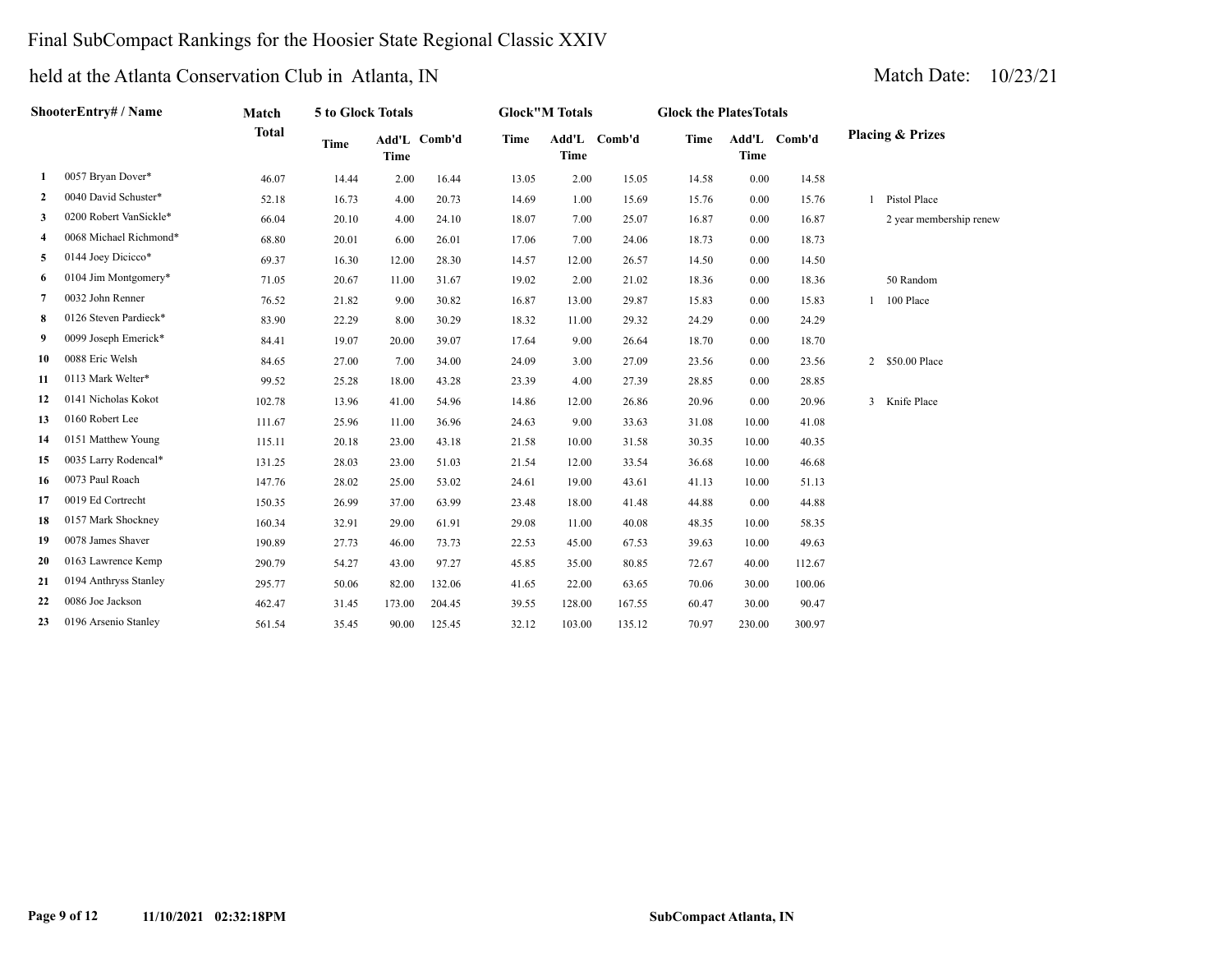### Final Unlimited Rankings for the Hoosier State Regional Classic XXIV

## held at the Atlanta Conservation Club in Atlanta, IN Match Date: 10/23/21

| ShooterEntry# / Name |                        | Match        | 5 to Glock Totals |             | <b>Glock</b> "M Totals |       |             | <b>Glock the PlatesTotals</b> |       |       |              |                             |  |  |
|----------------------|------------------------|--------------|-------------------|-------------|------------------------|-------|-------------|-------------------------------|-------|-------|--------------|-----------------------------|--|--|
|                      |                        | <b>Total</b> | Time              | <b>Time</b> | Add'L Comb'd           | Time  | <b>Time</b> | Add'L Comb'd                  | Time  | Time  | Add'L Comb'd | <b>Placing &amp; Prizes</b> |  |  |
| 1                    | 0147 Joey Dicicco*     | 44.80        | 16.35             | 1.00        | 17.35                  | 14.27 | 0.00        | 14.27                         | 13.18 | 0.00  | 13.18        | 100 Place                   |  |  |
| 2                    | 0060 Bryan Dover*      | 45.35        | 14.30             | 3.00        | 17.30                  | 12.54 | 3.00        | 15.54                         | 12.51 | 0.00  | 12.51        |                             |  |  |
| 3                    | 0203 Robert VanSickle* | 53.18        | 19.58             | 3.00        | 22.58                  | 16.26 | 0.00        | 16.26                         | 14.34 | 0.00  | 14.34        |                             |  |  |
| 4                    | 0069 Michael Richmond* | 54.48        | 18.88             | 0.00        | 18.88                  | 18.31 | 5.00        | 23.31                         | 12.29 | 0.00  | 12.29        |                             |  |  |
| 5                    | 0114 Mark Welter*      | 55.53        | 19.92             | 1.00        | 20.92                  | 17.22 | 2.00        | 19.22                         | 15.39 | 0.00  | 15.39        | 2 year membership renew     |  |  |
| 6                    | 0129 Steven Pardieck*  | 56.43        | 22.06             | 1.00        | 23.06                  | 15.08 | 3.00        | 18.08                         | 15.29 | 0.00  | 15.29        |                             |  |  |
| 7                    | 0182 Randy Weitzel     | 66.75        | 15.63             | 5.00        | 20.63                  | 15.69 | 11.00       | 26.69                         | 19.43 | 0.00  | 19.43        | 1 100 Place                 |  |  |
| 8                    | 0009 Vincent Corvari   | 68.25        | 23.50             | 4.00        | 27.50                  | 23.27 | 0.00        | 23.27                         | 17.48 | 0.00  | 17.48        | 2 \$50.00 Place             |  |  |
| 9                    | 0138 Patrick Kennedy*  | 68.49        | 16.70             | 14.00       | 30.70                  | 14.91 | 10.00       | 24.91                         | 12.88 | 0.00  | 12.88        |                             |  |  |
| 10                   | 0098 Jeff Detrick      | 69.63        | 19.29             | 9.00        | 28.29                  | 16.96 | 8.00        | 24.96                         | 16.38 | 0.00  | 16.38        | 3 Knife Place               |  |  |
| 11                   | 0028 Robert Heath*     | 83.02        | 26.03             | 9.00        | 35.03                  | 20.34 | 6.00        | 26.34                         | 21.65 | 0.00  | 21.65        |                             |  |  |
| 12                   | 0184 Kevin Green       | 89.65        | 22.03             | 11.00       | 33.03                  | 19.55 | 14.00       | 33.55                         | 23.07 | 0.00  | 23.07        |                             |  |  |
| 13                   | 0192 Benjamin Beyler   | 92.29        | 25.53             | 11.00       | 36.53                  | 21.13 | 14.00       | 35.13                         | 20.63 | 0.00  | 20.63        |                             |  |  |
| 14                   | 0013 Michael Mahoney   | 97.62        | 18.91             | 16.00       | 34.91                  | 18.36 | 19.00       | 37.36                         | 25.35 | 0.00  | 25.35        |                             |  |  |
| 15                   | 0208 Mike Robison*     | 98.22        | 37.71             | 3.00        | 40.71                  | 31.56 | 1.00        | 32.56                         | 24.95 | 0.00  | 24.95        |                             |  |  |
| 16                   | 0123 Willie Bush Jr.   | 98.71        | 18.40             | 34.00       | 52.40                  | 15.54 | 8.00        | 23.54                         | 22.77 | 0.00  | 22.77        |                             |  |  |
| 17                   | 0124 Eric Neumeier     | 111.05       | 29.84             | 8.00        | 37.84                  | 29.33 | 17.00       | 46.33                         | 26.88 | 0.00  | 26.88        |                             |  |  |
| 18                   | 0006 William Cavanagh  | 117.69       | 22.88             | 9.00        | 31.88                  | 22.96 | 16.00       | 38.96                         | 46.85 | 0.00  | 46.85        |                             |  |  |
| 19                   | 0136 Wayne James       | 141.92       | 27.84             | 18.00       | 45.84                  | 27.48 | 11.00       | 38.48                         | 47.60 | 10.00 | 57.60        |                             |  |  |

 **20** 0083 Lawrence Kemp 197.84 43.73 16.00 59.73 47.94 19.00 66.94 71.17 0.00 71.17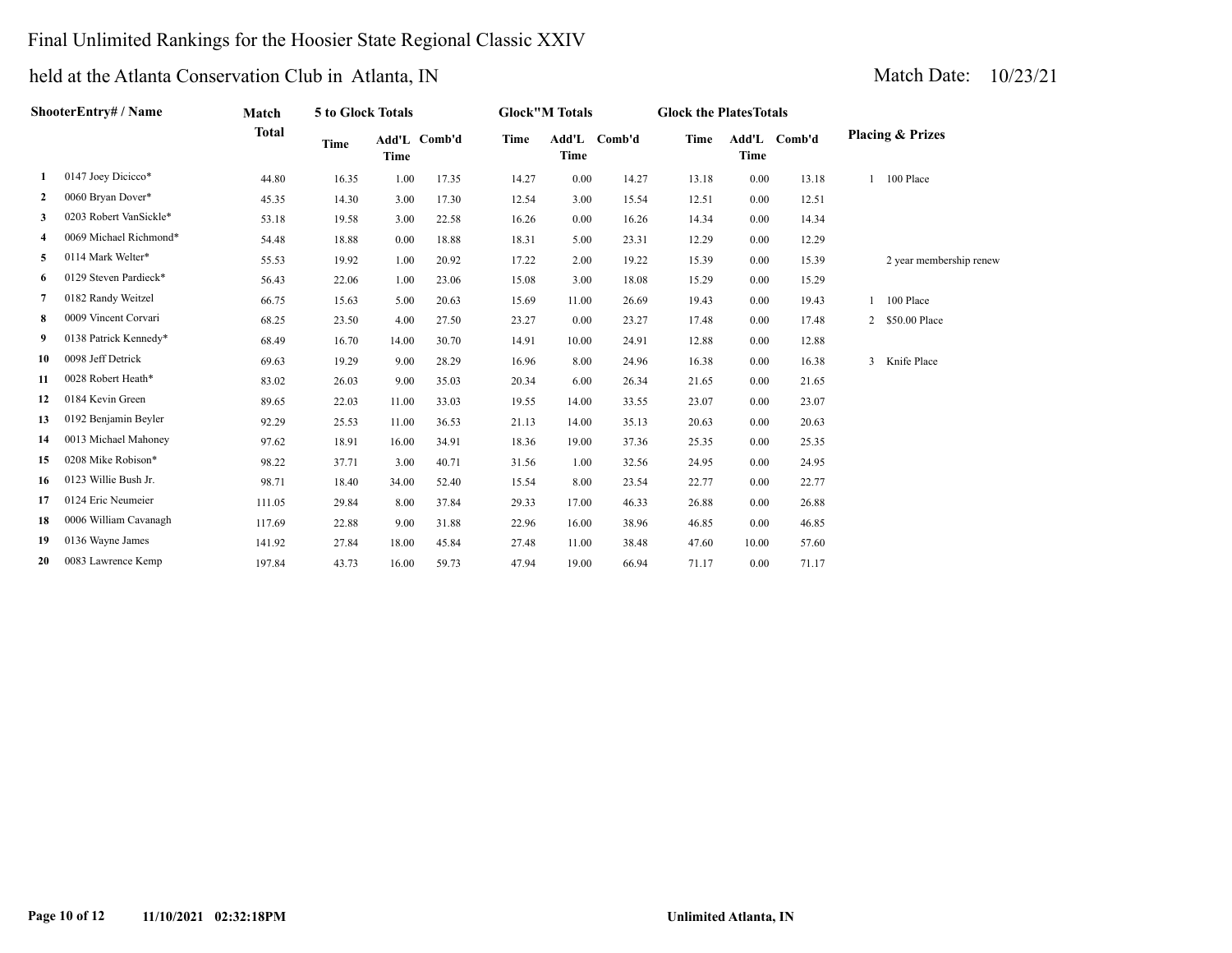### **Final Team Rankings for the Hoosier State Regional Classic XXIV**

| <b>Civilian</b>     |              |                              |                                                 |
|---------------------|--------------|------------------------------|-------------------------------------------------|
| <b>Standing</b>     | <b>Score</b> | <b>Team Name</b>             | <b>Team Members</b>                             |
|                     | 306.09       | ATLANTA INDIANA              | Eric Welsh, James Shaver, Jeff Detrick          |
|                     | 346.12       | <b>SONS OF ANARCHY</b>       | Brad Kirkwood, Christopher Kastle, Sunny Cho    |
|                     | 393.27       | ROCK OUT WITH YOUR GLOCK OUT | Josh Witten, Matthew Young, David Spencer       |
| 4                   | 424.32       | <b>MICHIGAN PISTOLEROS</b>   | Joshua James, Jim Buchanan, Derek Buchanan      |
| Guardian            |              |                              |                                                 |
| <b>Standing</b>     | <b>Score</b> | <b>Team Name</b>             | <b>Team Members</b>                             |
|                     | 255.30       | NWI Tactical Pistol Team     | David DeSalle, Nicholas Kokot, James Maynard    |
| <b>Master Stock</b> |              |                              |                                                 |
| <b>Standing</b>     | <b>Score</b> | <b>Team Name</b>             | <b>Team Members</b>                             |
|                     | 218.58       | <b>BUNCOMBE CO SHERIFF'S</b> | Jim Montgomery*, Larry Rodencal*, Joey Dicicco* |